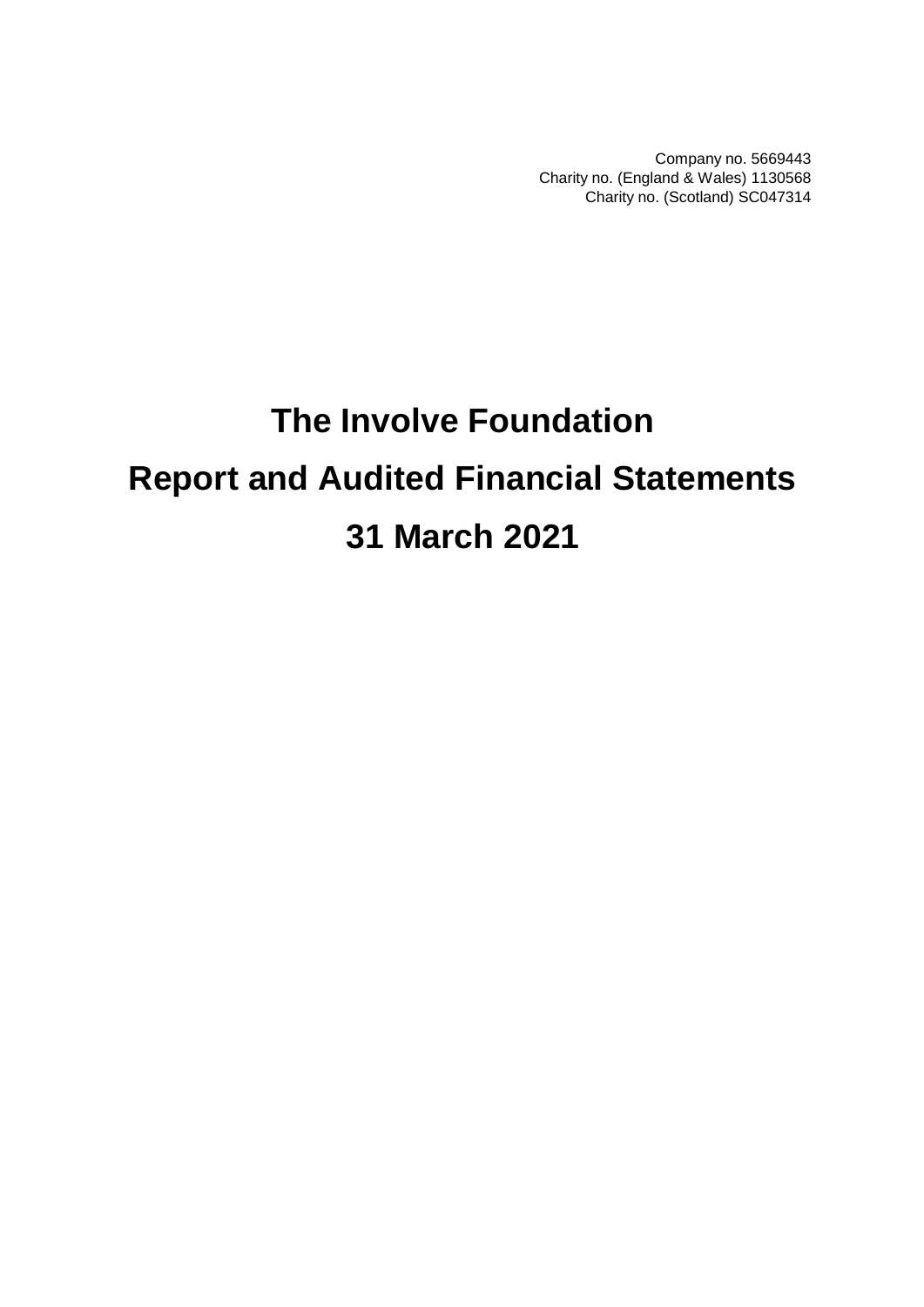## **Reference and administrative details**

## **For the year ended 31 March 2021**

| <b>Company number</b>                               | 5669443                                                                                                                                                                                       |                                                                                        |  |  |  |
|-----------------------------------------------------|-----------------------------------------------------------------------------------------------------------------------------------------------------------------------------------------------|----------------------------------------------------------------------------------------|--|--|--|
| <b>Charity numbers</b>                              |                                                                                                                                                                                               | 1130568 and SC047314                                                                   |  |  |  |
| <b>Registered office and</b><br>operational address | Oxford House<br>Derbyshire Street<br>London<br>E <sub>2</sub> 6H <sub>G</sub>                                                                                                                 |                                                                                        |  |  |  |
| <b>Trustees</b>                                     | Trustees, who are also directors under company law, who<br>served during the year and up to the date of this report were as<br>follows:                                                       |                                                                                        |  |  |  |
|                                                     | <b>Claire Ainsley</b><br><b>Edward Cox</b><br>Kathryn Jones<br>Julie Mellor<br>Golam Morshed<br>Paul Skidmore<br><b>Sharon Squires</b><br>Hannah White<br>Temidayo Eseonu<br>Paul Braithwaite | (retired 22 May 2021)<br>(appointed 27 May 2021)<br>(appointed 27 May 2021)            |  |  |  |
| <b>Company secretary</b>                            | Tim Hughes<br>Sarah Castell                                                                                                                                                                   | (retired 5 September 2021)<br>(appointed 6 September 2021)                             |  |  |  |
| Key management personnel                            | Tim Hughes<br>Sarah Castell<br><b>Clive Mitchell</b>                                                                                                                                          | (retired 5 September 2021)<br>(appointed 6 September 2021)<br>(Director of Operations) |  |  |  |
| <b>Bankers</b>                                      | <b>Unity Trust Bank</b><br>9 Brindley Place<br>Birmingham<br><b>B1 2HB</b>                                                                                                                    | <b>CCLA</b><br>Senator House<br>85 Queen Victoria Street<br>London<br>EC4V 4ET         |  |  |  |
| <b>Auditors</b>                                     | <b>Godfrey Wilson Limited</b><br>5th Floor Mariner House<br>62 Prince Street<br><b>Bristol</b><br><b>BS1 4QD</b>                                                                              | Chartered accountants and statutory auditors                                           |  |  |  |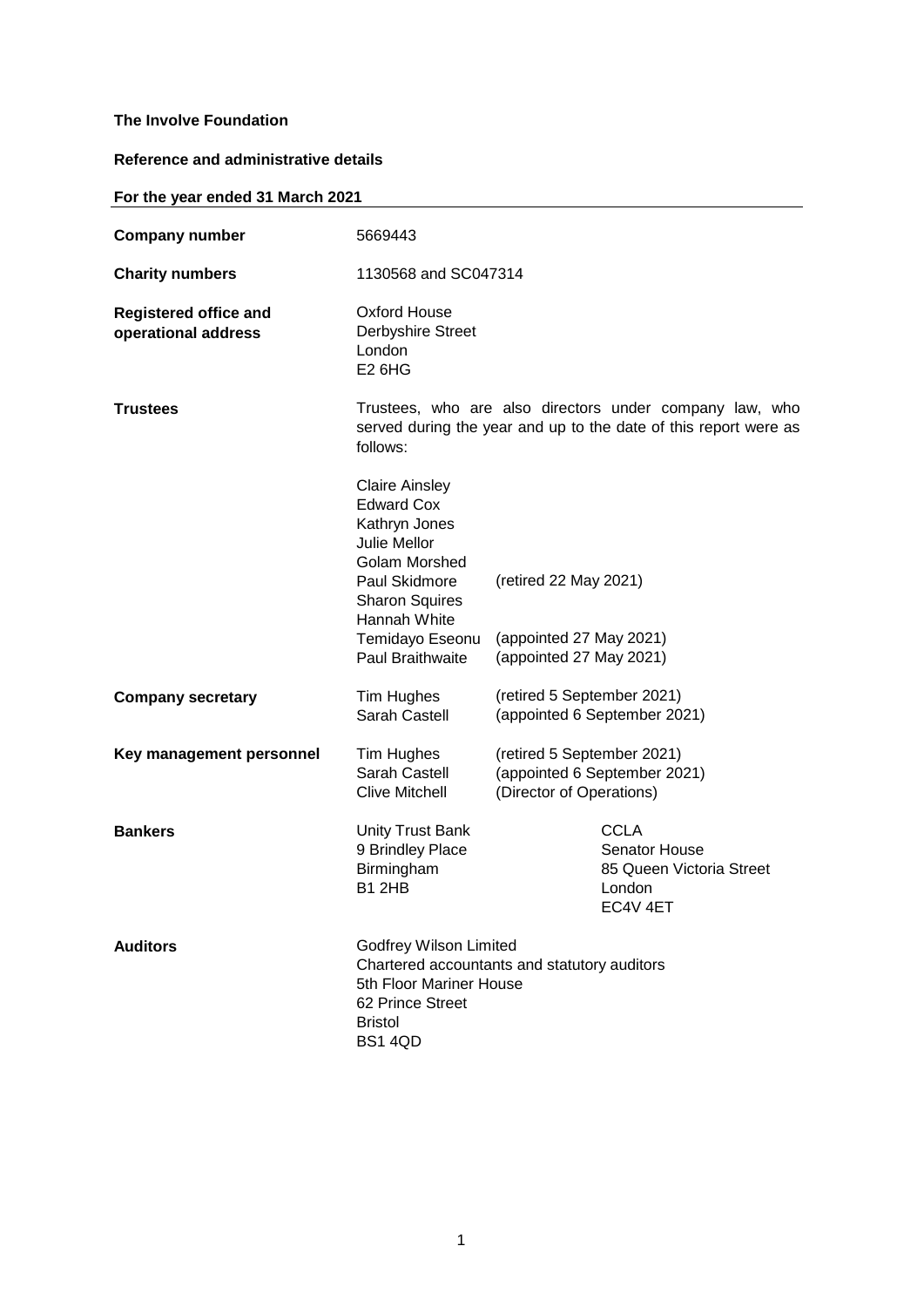## **Report of the trustees**

## **For the year ended 31 March 2021**

The Trustees, who are also directors under company law, present their report and financial statements for the year ended 31 March 2021.

The reference and administrative information set out on page 1 forms part of this report. The financial statements comply with current statutory requirements, the Memorandum and Articles of Association, and the Statement of Recommended Practice - Accounting and Reporting by Charities (effective from January 2019).

## **Objectives**

Our vision is of **a vibrant UK democracy, with people at the heart of decision making**. And our mission is to develop, support and campaign for new ways of involving people in the decisions that affect their lives.

We believe that democracy should be underpinned by the principles of:

- **Openness** so that people can understand, influence and hold decision-makers to account for the actions and inactions of their governments;
- **Participation** so that people have the freedom, support and opportunity to shape their communities and influence the decisions that affect their lives; and
- **Deliberation** so that people can exchange and acknowledge different perspectives, understand conflict and find common ground, and build a shared vision for society.

We are seeking these **outcomes** from our work:

- **Democratic norms** Participation and deliberation are recognised as essential features for a healthy modern democracy by the public, society and decision-makers;
- **Political support** People in positions of power and influence across society and the political spectrum understand and actively support the use of participatory and deliberative decisionmaking;
- **Frequent use** There is frequent use of participatory and deliberative processes supported by the right resources (people, budgets) both inside and outside of political institutions;
- **Evidence and practice** There is an accessible and well-communicated body of evidence and practice that demonstrates the impact of our vision and how to achieve it;
- **Clear standards** There are clear principles and standards that support good practice in delivering and embedding participatory and deliberative processes, which are widely understood and followed; and
- **Democratic innovations** There is continuous learning and innovation to improve democracy and related practice.

Our vision and mission support our core charitable objectives, which are:

- To advance education for the public benefit in methods and processes of public participation; and
- To promote good citizenship for the public benefit by encouraging and facilitating participation by the public in democratic and decision-making processes, with an intended outcome of enabling people to develop their capacities, help meet their needs and participate more fully in society.

In shaping our objectives for the year, and planning our activities, the Trustees have considered the Charity Commission's guidance on public benefit.

During the past year we have focused on making the case for how the principles we advocate are fundamental to bridging the divisions in our society, overcoming the complex challenges we face, and giving people power over the decisions that affect them.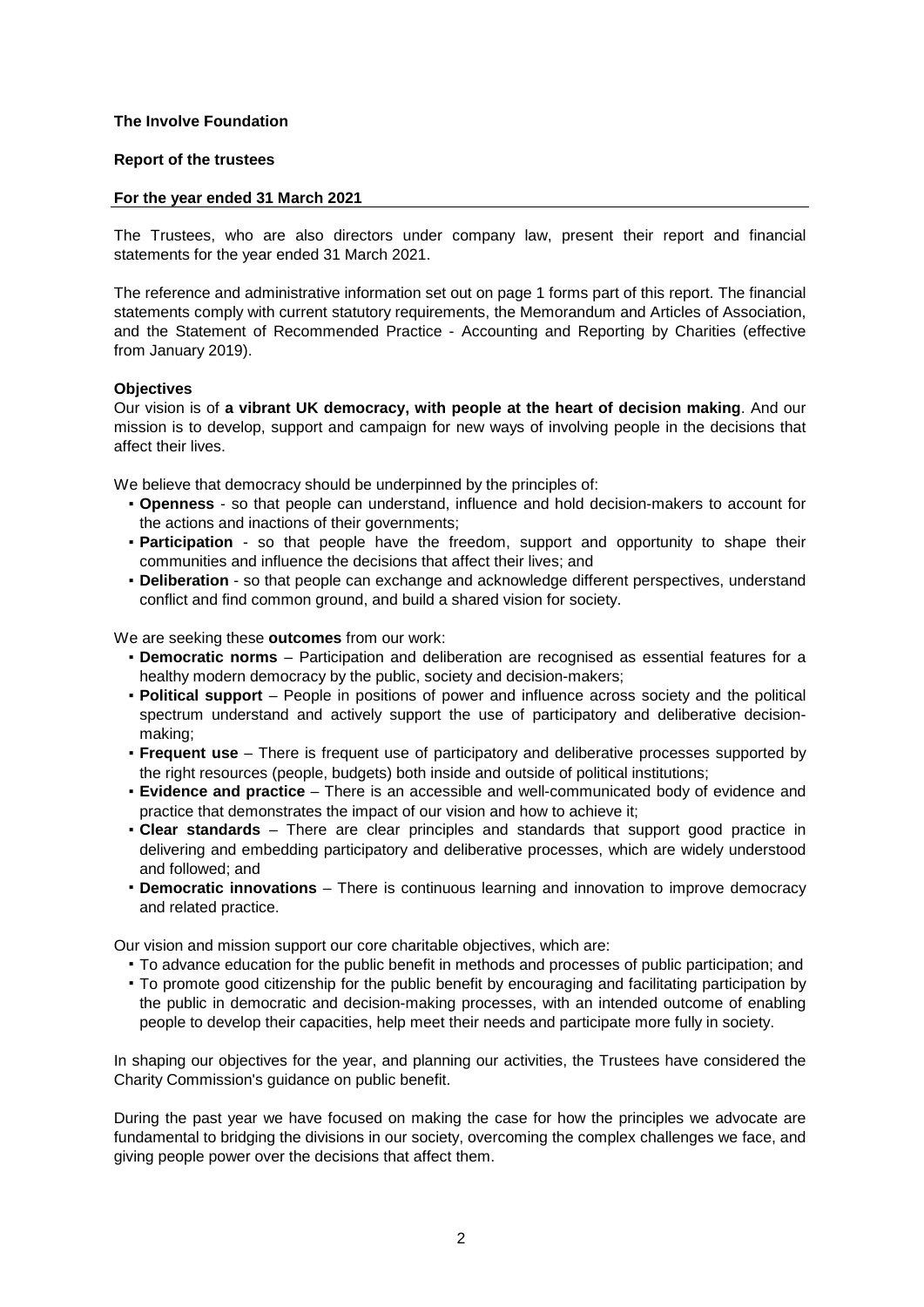## **Report of the trustees**

## **For the year ended 31 March 2021**

We have continued to pioneer participatory processes that involve people in decisions that affect their lives. From working with citizens to help shape Scotland's response to climate change, to exploring whether assisted dying should be allowed in Jersey, we have demonstrated the role that the public can play in making better decisions.

All of our work in some way has been aimed at helping to solve the toughest and most complex challenges we face as a country. We have continued to champion public participation in decisions on issues such as climate change, the ethics of data use, and how we respond to the coronavirus pandemic. Our work shows how the public can be involved in shaping them in a responsible way.

The coronavirus pandemic has had a significant impact on how we design and facilitate public participation, and we outline some of the ways that we've been adapting to this in our programme highlights below. But the pandemic has not removed the need for a stronger democracy - on the contrary, as public bodies seek to navigate new and very challenging territory, involving citizens in the many critical and important decisions that are affecting all our lives has become more important than ever.

#### **Activities, achievements and performance**

Here are some of the highlights of our work and achievements in 2020/21.

## **Climate Assembly UK**

We were commissioned by the House of Commons in 2019 to run Climate Assembly UK, an assembly of over a hundred citizens from across the country that considered how the UK can meet its legally binding target to get to net zero emissions of greenhouse gases by 2050. Funded by the House of Commons, the Esmee Fairbairn Foundation, and the European Climate Foundation, and working closely with partner organisations mySociety and the Sortition Foundation, Involve's role was to ensure we delivered a high quality citizens' assembly.

The coronavirus pandemic meant that we had to move the assembly online during April 2020, rapidly redesigning the meetings so that the assembly could continue to meet and deliberate remotely, using online conferencing technology. As a result we were able to successfully complete the assembly's work and produce its report and recommendations, which were published in September 2020.

Following publication of the report, over 800 politicians, civil servants and stakeholders attended briefings on the assembly's work. The Government has said that it "welcome[s] the report and will be considering its findings closely as we shape our approach to net zero."

Darren Jones MP, Chair of the Business, Energy and Industrial Strategy Select Committee, said "This is an extremely important contribution to the debate on how the UK reaches our net zero target and I hope it gives impetus to policy makers to take bold action to reduce our emissions. The range of voices within these pages reflect our population. The fact that assembly members have been able to arrive at clear recommendations whilst respecting each others' values and experiences sets an example for us all."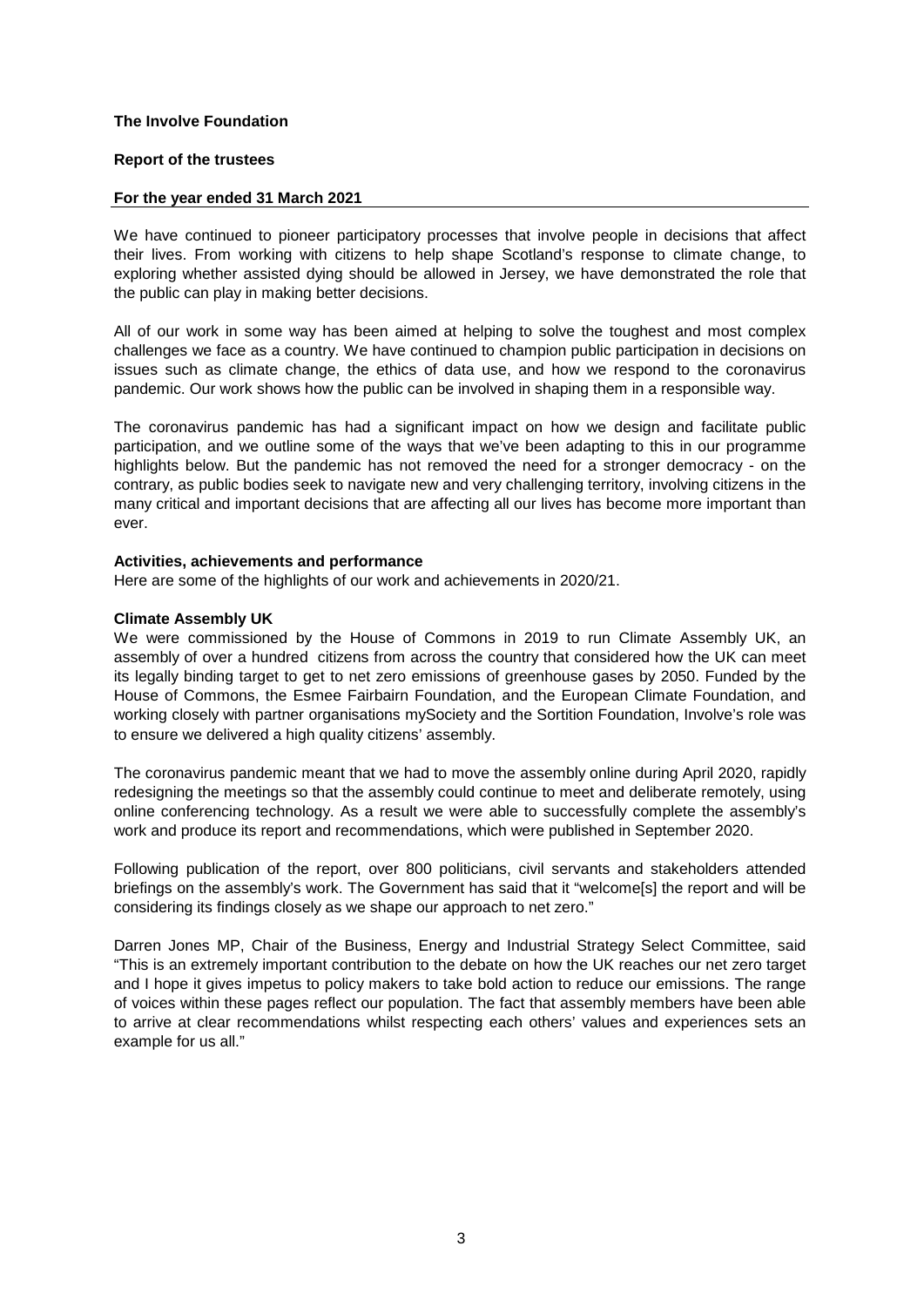## **Report of the trustees**

#### **For the year ended 31 March 2021**

## **Scotland's Climate Assembly**

Commissioned by the Scottish Government, and partnering with The Democratic Society and the Sortition Foundation, Involve successfully delivered Scotland's Climate Assembly. The assembly brought together people from all walks of life across Scotland to learn about and discuss the question: "How should Scotland change to tackle the climate emergency in an effective and fair way?".

Meeting over seven weekends between December 2020 and March 2021, 101 citizens learnt about climate change, deliberated on the question above, and produced a series of goals and a statement of ambition that were set out in the assembly's interim report, which was laid in the Scottish Parliament on 24 March 2021. The full report of the Assembly, which contains detailed recommendations for how these goals should be achieved, was laid before the new Parliament in June 2021.

Susie, an assembly member from Dumfries and Galloway, said, "We've worked really hard. If you give ordinary people this evidence base, it is amazing what they can do in collaboration with each other. When I joined the Climate Assembly my daughter told me 'that's amazing, you're part of history!' It's democracy in action."

#### **A democratic response to Covid-19**

In many ways this has been a year like no other. The pandemic has affected our lives so much, and will continue to do so for years to come. Involve wanted to explore what these impacts mean for our democracy. What role can and should the public play in decisions about how the country responds to the pandemic?

In a joint project with the Centre for the Study of Democracy at the University of Westminster, Involve explored these questions in collaboration with our wider network of deliberative democracy practitioners. We collectively produced a handbook "Building Back With: a handbook for local government", intended to support local authorities working with their communities to develop their responses to and recovery from Covid-19.

We also curated a blog series on our website, from a wide range of contributors, on participation, democracy and Covid-19.

Building on this work, we will be publishing a book "Democracy in a Pandemic" in 2021, jointly authored with Professor Graham Smith from the University of Westminster.

#### **Citizen participation in Jersey**

In partnership with New Citizenship Project and the Sortition Foundation, we were commissioned by the Government of Jersey to run two major deliberative democracy projects in 2020/21: a Citizens' Assembly on Climate Change and a Jersey's Assisted Dying Citizens' Jury.

#### **Citizens' Assembly on climate change**

Following the declaration of a climate emergency in 2019, the States Assembly of the island of Jersey approved a carbon neutral strategy setting out a 'people powered' approach, giving islanders a real say over when and how Jersey should become carbon neutral. The convening of the Citizens' Assembly was a key part of this strategy. Comprising 45 citizens, the assembly met over 14 sessions between March 2021 and May 2021. The assembly's report will in due course be presented to the States Assembly.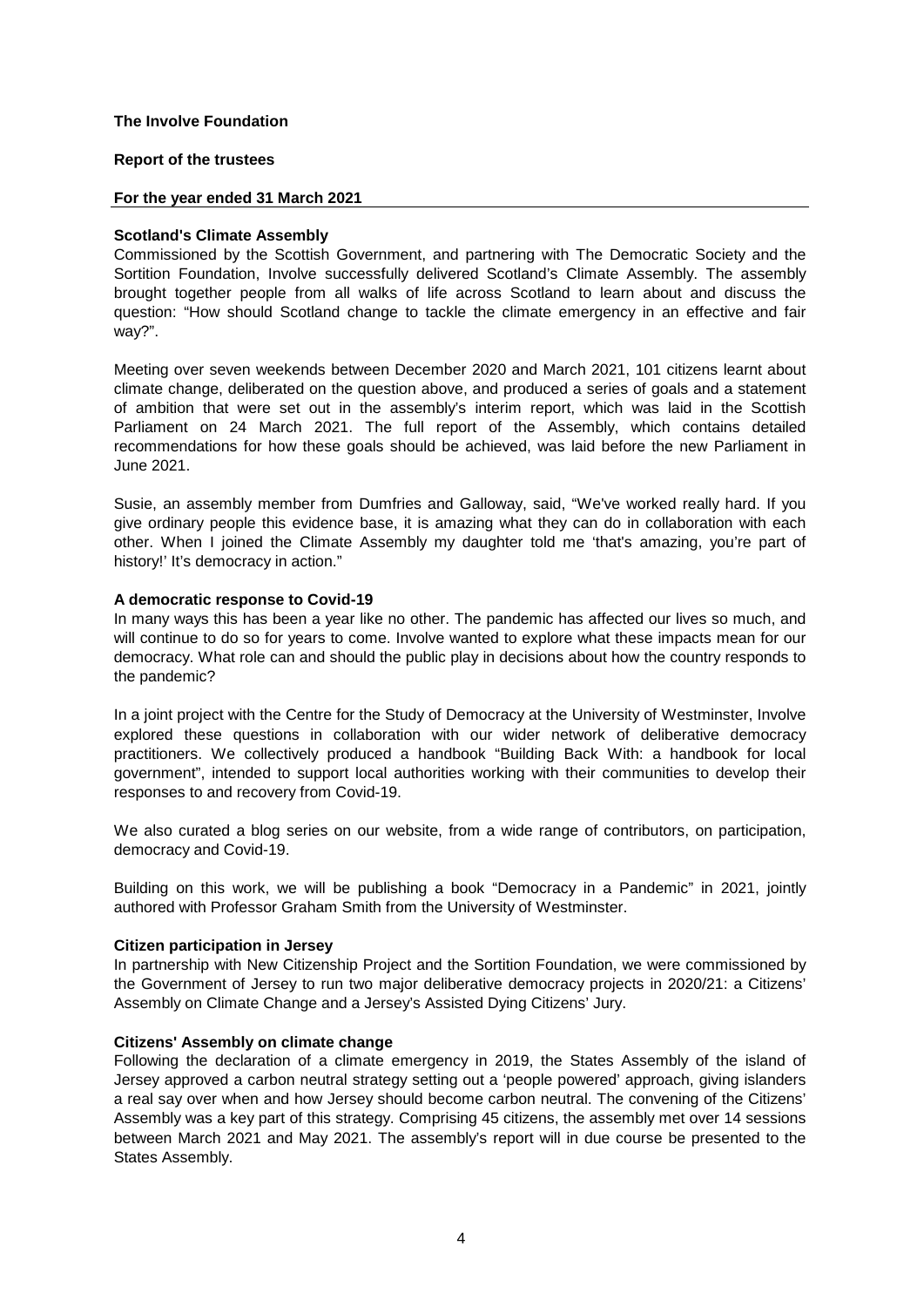## **Report of the trustees**

## **For the year ended 31 March 2021**

## **Assisted dying citizens' jury**

In 2018 an e-petition was launched calling for the States Assembly to amend the legislation on assisted dying. In light of the public debate that took place following the launch of the petition, the Jersey Minister for Health and Social Services committed to establishing a citizens' jury to consider whether assisted dying should be permitted in Jersey.

The jury of 23 citizen jurors - selected randomly, and demographically representative of the island's population - met in a number of online sessions between March and May 2021. They considered the question: "Should assisted dying be permitted in Jersey and, if so, under what circumstances?". An independent advisory panel oversaw and scrutinised the delivery of this project. The jury's report will in due course be presented to the Minister of Health and Social Services.

## **Rethinking water citizens' juries**

We rely on water every day and in many different ways. In a rapidly changing climate it is vital to ensure there is clean and plentiful water for everyone who lives, works and plays in an area, all without harming rivers, estuaries, lakes and seas. Working in partnership with the Sortition Foundation, Involve was commissioned by the Environment Agency (EA) to run three citizens' juries across the UK: in Lower Tyne, Ilkley, and Thames. Each jury took a local approach to what is a national issue, and each of them considered the question: "How do you connect with water in your local environment, and what needs to be changed in the future to benefit people and wildlife?".

Each jury brought together 22 randomly selected and demographically representative members of the public, and met online between January and March 2021. The juries' recommendations will be presented to the Environment Agency's Board, and will inform the development of EA's future water ambition and action plan for delivering improvements to water management. EA are also continuing to build the local partner relations that were developed through the local advisory groups to identify opportunities for joint action to deliver local catchment plans.

## **Financial review**

2020/21 has been another successful year in terms of our funding. Significant sources of funding included the Scotland Climate Assembly, Sciencewise, and the Bristol Climate Assembly.

At 31 March 2021 Involve had total funds of £463,177 (2020: £398,132), of which £266,666 were general funds, with the balance being our designated fund of £125,748 and restricted funds of £70,763. Historically, Involve's funding has come from a mix of contracts and grants, with little or no core funding. In 2017 we received our first significant core-funding grant (£60,000 from the Joseph Rowntree Charitable Trust). In 2018 we successfully applied for further unrestricted core funding from the Joseph Rowntree Charitable Trust, amounting to £150,000 payable over a period of three years from January 2019. However, most of our income continues to come from contracts and restricted grants.

Looking ahead to the future, our longer-term strategy is to re-balance our sources of funding, to enable us to sustain focus on our new strategic goals. Our work is now focused in three areas:

- **Making the case** demonstrating why participation and deliberation are essential features for a healthy modern democracy, and ensuring that those in positions of power and influence understand and support their use;
- **Embedding change** building the capacity of public servants and practitioners, and developing the body of evidence, principles and standards that support participatory and deliberative practice; and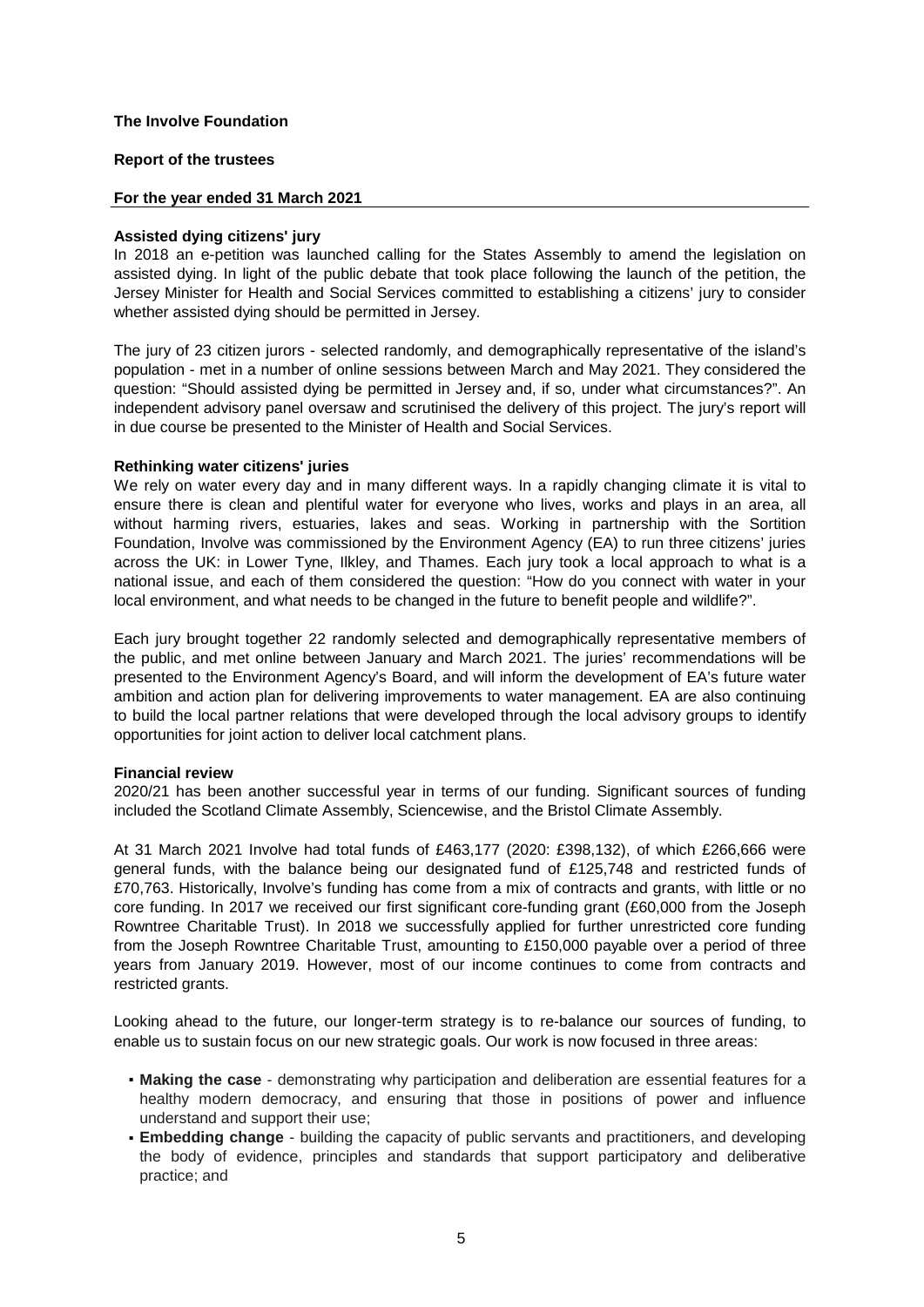## **Report of the trustees**

## **For the year ended 31 March 2021**

▪ **Pioneering practice** - encouraging widespread uptake of participatory and deliberative processes, and promoting continuous learning and innovation to improve democracy and deliver lasting solutions in key policy areas.

This new strategic focus will have implications for our funding streams: we are likely to move towards greater reliance on grant funding.

We have reorganised Involve's senior leadership team, to enable delivery of our new strategic goals. From 2021/22 the senior team will comprise:

- Chief Executive
- Director of Advocacy & Communications
- Director of Capacity Building & Standards
- **Director of Innovation & Practice**
- **Director of Operations**

#### **Reserves policy**

Involve's reserves comprise our general fund and two designated funds.

We normally budget to make a modest surplus on unrestricted funds each year. For 2020/21, in light of the uncertainties at that time around funding streams during the coronavirus pandemic, Trustees approved a break-even budget for the year. As it turned out, our income streams during the pandemic have held up remarkably well, not least because we made a successful transition to running participation events online. As a result our unrestricted funds had grown by financial year end. At 31 March 2021 unrestricted funds stood at £392,414, compared to the balance brought forward at the start of the financial year of £311,598 - a surplus of £80,816.

Trustees reviewed Involve's reserves during 2020/21. Given the healthy position in the general fund, and the introduction of our new strategic goals and senior leadership team, Trustees committed to allocating £80,000 of the general fund to pay for some of our Advocacy & Communications work in 2021/22.

Involve has a 'stability' designated fund, which we hold as a reserve. We hold this in a deposit account with the CCLA, which is a charity fund manager that invests its clients' funds in various ways. Other than the CCLA account, Trustees have decided not to have any investments. The purpose of the stability fund is to enable Involve to weather shocks and remain resilient, and (if necessary) close the organisation with honour.

Trustees recognised that the amount held in the stability fund, whilst sufficient to close down the organisation, was insufficient to meet its other intended purpose: weathering income shocks. Trustees resolved to gradually grow the fund over time to £100,000 (equivalent to approximately two months worth of operating expenses). At 31 March 2021 the stability fund stood at £45,748 (2020: £40,748).

#### **Going concern**

Trustees gave very careful consideration at the start of 2020/21 to the impact that the COVID-19 pandemic would have on Involve's current and future financial position. They identified the key risks as follows:

▪ The risk that some of our projects might have been delayed till later in the year, or cancelled;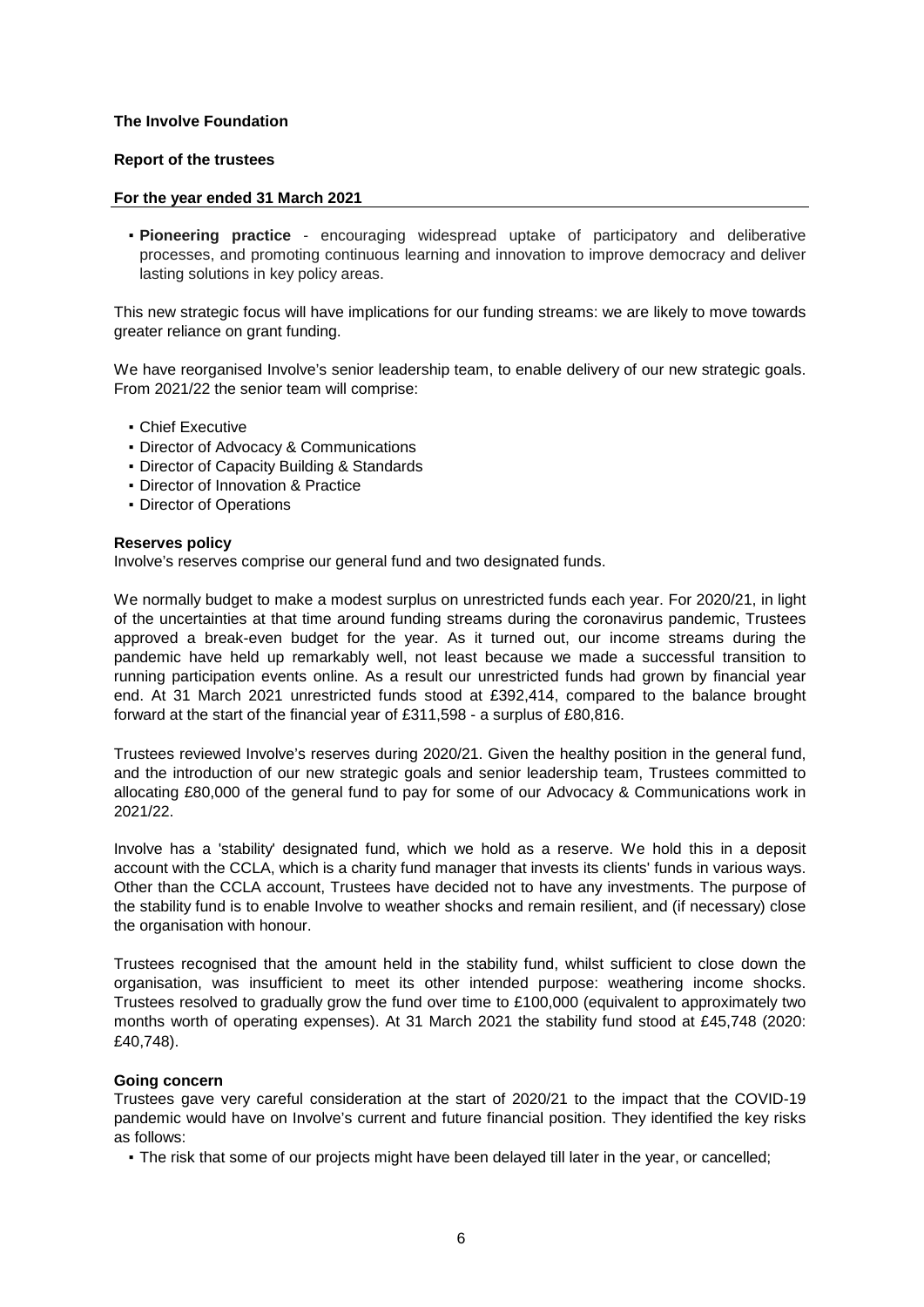## **Report of the trustees**

## **For the year ended 31 March 2021**

- The implications of not being able to run in-person participation events, and uncertainty around when these could start up again; and
- Whether we would need to furlough any of our staff.

But given the profound impact of the pandemic on public sector organisations, and their likely appetite to engage citizens in adapting their policy responses, we recognised that there was likely to be an on-going demand for good quality participation work.

Trustees implemented a number of mitigating actions to address these risks:

- The Finance & Risk Subcommittee was reconstituted, and started meeting fortnightly (and subsequently monthly) from April 2020. This enabled Trustees to keep a very close watch over the financial impacts of the pandemic;
- Trustees reviewed the anticipated funding streams on all projects and identified the at-risk projects. We modelled cash flow scenarios, including the worst-case (that all at-risk projects are cancelled). The worst-case scenario, if realised, would have had a significant, but not critical, impact on our projected cash balances;
- We actively reviewed all at-risk projects with their commissioners;
- We continued to make use of our very well-established cash flow projections, which include trigger points to enable us to manage any potential insolvency;
- We kept the option of staff furloughs (and other government support options) under very close review, and we deferred our VAT payment (for Q4 of 2019/20) for six months. We did not need to furlough any staff during the year;
- Involve starts 2021/22 with a significant balance in unrestricted funds (our highest ever broughtforward balance) which gives the organisation a cushion to help manage financial pressures;
- We continued, as before, to actively pursue a range of funding opportunities. Involve has a successful track record of winning bids and attracting funding;
- We were proactive and agile in re-shaping our projects to enable them to continue to operate online. For example, we were able to successfully complete Climate Assembly UK (a complex set of deliberations involving over 100 participants and around 25 staff), despite having to cancel the final Assembly weekend in March 2020 due to the risks of coronavirus transmission. And we were also able to attract further grant funding to enable us to complete the Climate Assembly. We learnt a great deal from the shift to online deliberation and were able to apply this learning to our other projects in 2020/21. As a result we have successfully delivered a range of major projects and programmes this last year, notwithstanding that this has all had to be done online; and
- In respect of staff safety, we moved to working from home the week before the government's mandated lockdown in March 2020. We have always been a geographically dispersed team, and our cloud-based systems have meant that we were able to quickly shift to working from home. We also took additional steps to support our team's mental health during lockdown.

The Trustees consider that Involve will continue as a going concern for a period of at least 12 months from the date on which these financial statements are approved, for the following reasons:

- Involve holds unrestricted reserves at 31 March 2021 of £392,414 (the combined total of the general and designated funds);
- **Cash flow projections indicate a positive cash balance for at least 12 months ahead;**
- **•** The COVID-19 pandemic will continue to affect how we work, probably for some time to come. It is not clear at this stage when we'll be able to return to holding in-person events. However, we now have a workable and effective model for operating online;
- Involve's successful track record of securing funding gives Trustees some assurance that we will be able to continue to secure a pipeline of funding;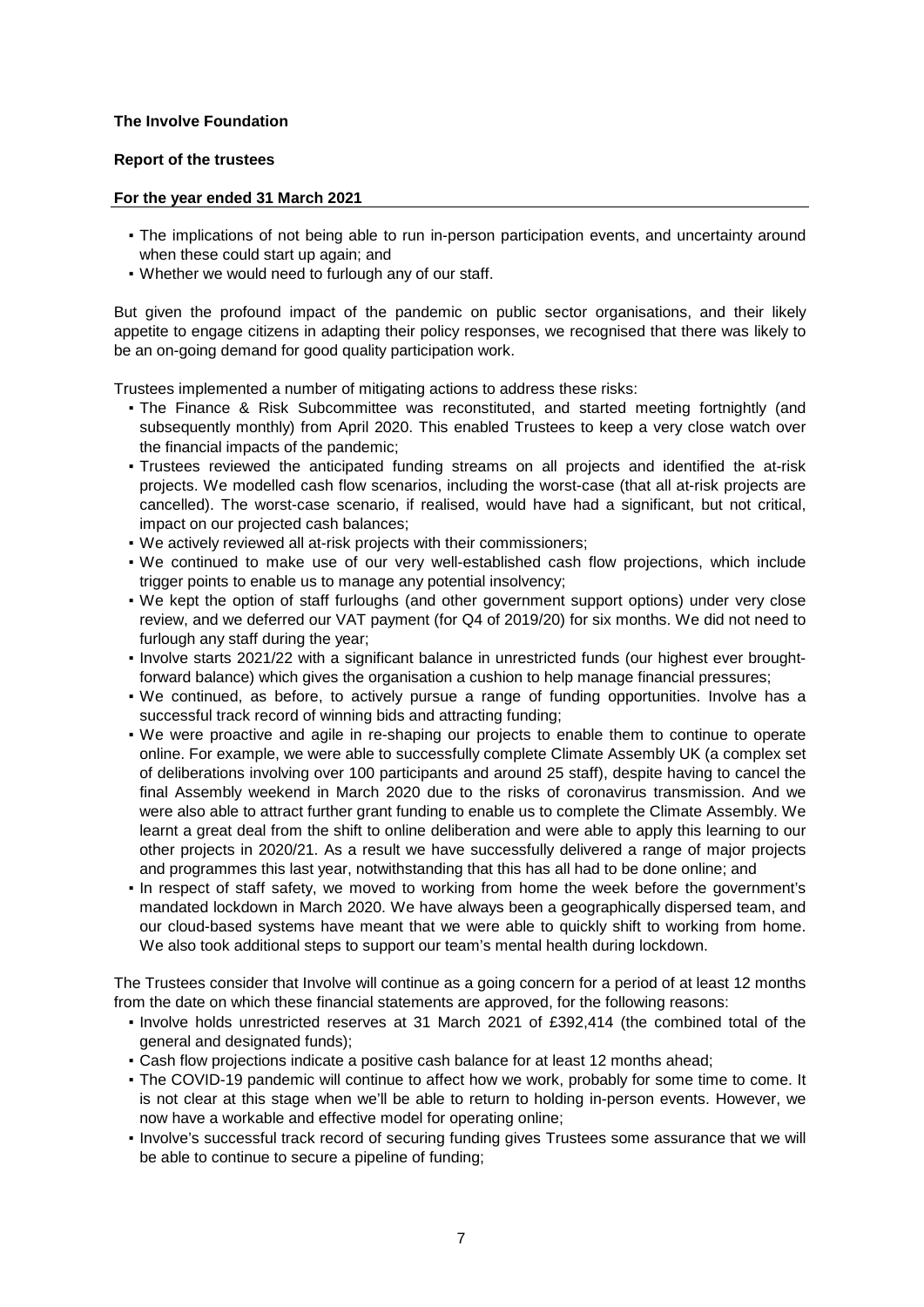## **Report of the trustees**

## **For the year ended 31 March 2021**

- We continue to win important commissions. For example, we successfully retendered to deliver the Sciencewise programme for UK Research and Innovation, worth £440,000 for the next two years. We will be delivering Devon County Council's Climate Assembly over the summer;
- The opportunities and bids in our funding pipeline continue to hold up well in comparison with previous years;
- We will manage any demands for increased capacity in ways that minimise the on-going liability for costs, for example by engaging additional staff on short-term contracts or by drawing on our pool of associates. Our pool of associates has grown over the last year, and this has enabled us to successfully deliver another busy year of projects and programmes;
- Trustees approved a break-even budget for 2021/22, as well as a new Business Plan which details how we will fund our new strategic goals; and
- The Finance & Risk Subcommittee will continue to meet on a two-monthly cycle, and will keep a close overview of Involve's financial health.

The Trustees therefore consider it appropriate to adopt the going concern basis for the preparation of the accounts, as detailed in note 1(b) to the financial statements.

## **Principal risks and uncertainties**

Involve has a risk register which is actively managed by both the management team and by Trustees. Our principal risks and uncertainties, and the steps we take to manage them, are outlined below.

- **COVID-19** many of the risks, mitigations and opportunities related to the pandemic have already been covered in the sections above, but the principal risks relate to the risk of our staff becoming ill, the uncertainties about the return to in-person events, and the longer-term sustainability of online deliberation. We now understand these risks much better than we did 12 months ago, and they are now more manageable for us. We have conducted risk assessments for limited use of our offices by staff, where permitted by law. We will continue to reassess the risks from COVID-19 throughout 2021;
- **Capacity to respond to demand, and deliver projects** - notwithstanding the uncertainties associated with COVID-19, 2020/21 was a busy year for us, and on-going programmes of work and future opportunities mean that we may have acute peaks in demands for staff capacity. We are familiar with this risk and we manage it in several ways: by paying careful attention to the way we manage staff and the way we support their development and career progression, by regularly reviewing capacity and matching this to opportunities, by making temporary appointments to manage peaks in demand, and by working with our Associates and partnering with other organisations where appropriate;
- **Future Involve** - we are starting to implement our plans for reshaping the organisation to deliver our new strategic goals. A new senior leadership team is now in place, and we will be building our capacity this year in advocacy, communications, and in embedding good practice. Whilst the changes will be relatively gradual, it will be a period of change for our staff team and for Involve's wider public profile. We will continue to pay close attention to supporting and working closely with our staff during these changes, and in managing the impacts of a stronger public voice for Involve; and
- **Medium and longer term pressures on public spending** given the extraordinary and unprecedented levels of public spending occasioned by the COVID-19 pandemic, it is likely that there will be medium-term pressures on spending by public sector bodies. And given that a significant proportion of Involve's work is with the public sector, this is likely to affect us. We will be keeping a close watch on how public spending patterns change and, where appropriate, will look to diversify our funding streams further, including building on our strong track record of attracting funding from grant-making trusts and foundations.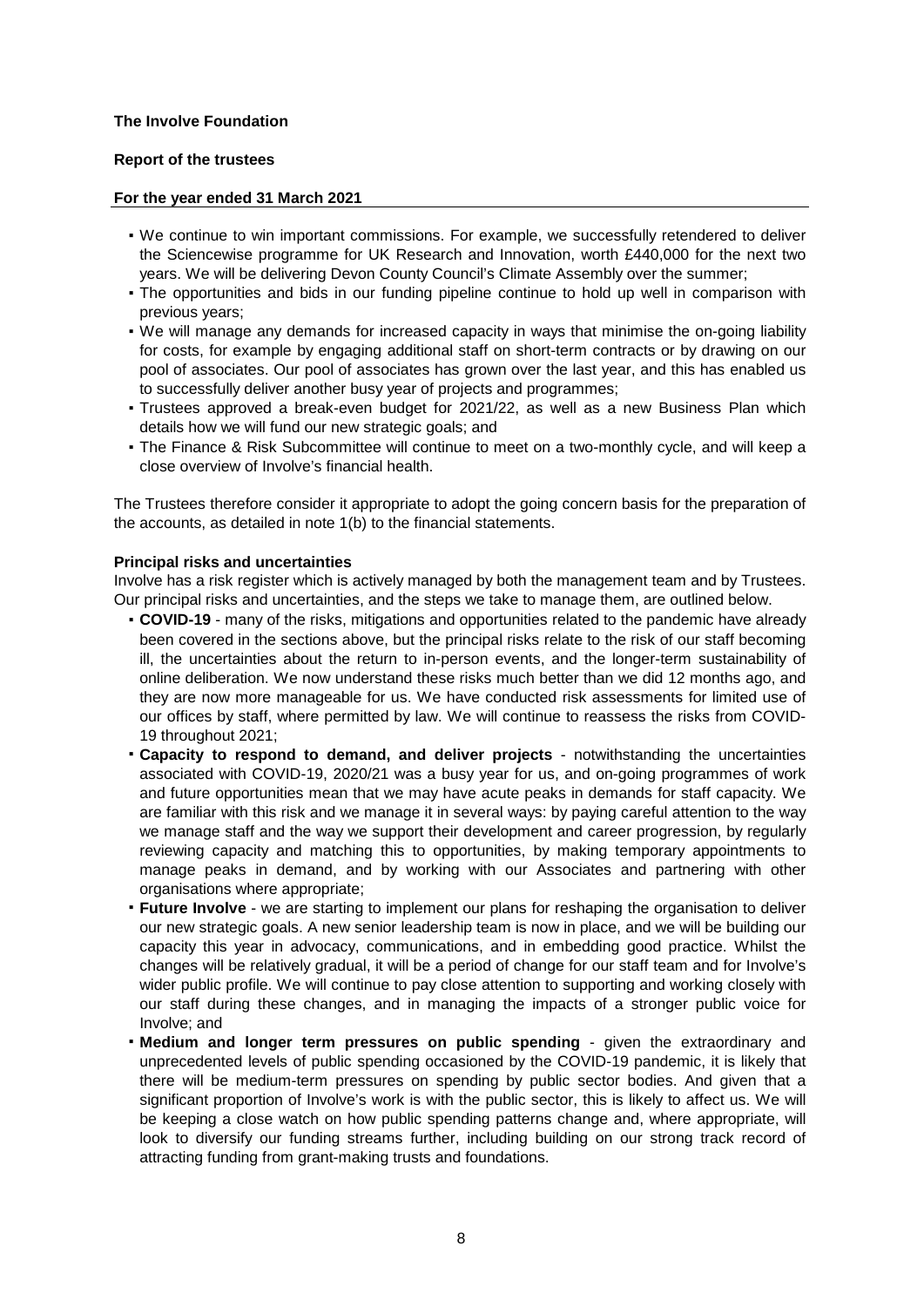#### **Report of the trustees**

## **For the year ended 31 March 2021**

#### **Future plans**

There is a growing recognition that our current model of democracy is not fit for purpose, and people are increasingly looking for ways to make it better. Our work demonstrates how. Over the coming years we plan to accelerate the work we have started to demonstrate how a different type of democracy is possible. We want to seize the current malcontent and channel it into creating change in a positive direction.

We have long had a reputation for designing and delivering world class participatory and deliberative decision-making processes, but we are clear that this is not enough to achieve the scale of change that is required. Our 2017 strategy identified the need for us to significantly increase our advocacy and communications capacity, and to build external networks, in order to shift the narrative about democracy and embed the principles of openness, participation and deliberation within institutions. We have since broadened our strategy to cover capacity building and standard setting so that organisations and practitioners are helped to make that shift to a better democracy.

During 2020/21 we continued to work on refining our strategy and developing our plans and business models for reshaping the organisation. Our new organisational structure is now in place from 2021/22, and our Business Plan for 2021/22 sets out how we will achieve our strategic goals of: Making the case, Embedding change, and Pioneering practice.

In terms of Involve's confirmed programmes for 2021/22, these include the ongoing delivery of the Sciencewise programme for UK Research and Innovation, Devon County Council's Climate Assembly, further work on data ethics in Scotland in partnership with Carnegie UK and funded by the Scottish Government, building local authority capacity across the Northern Ireland / Republic of Ireland border (funded by the Irish Department of Foreign Affairs), the People's Panel on Health and Care in partnership with Engage Britain and The Democratic Society, and a citizens' assembly on democracy after Brexit in collaboration with the Constitution Unit at University College London. We will be building our work on advocacy & communications this year, as well as extending the work we do to build capacity and set standards around participatory and deliberative practice.

#### **Structure, governance and management**

Involve is a charitable company limited by guarantee. It was incorporated on 9 January 2006 and registered as a charity on 15 July 2009. We also registered as a charity with the Office of the Scottish Charity Regulator on 10 April 2017. Involve's Memorandum of Association establishes the objects and powers of the charitable company, which is governed under its Articles of Association.

Involve has a Board of Trustees who meet every two months and are responsible for the strategic direction, finances and policy of Involve. Our Articles of Association allows us to have up to 15 Trustees. At 31 March 2021 there were 8 Trustees, with a range of experience, skills and knowledge relevant to Involve's mission. Two new Trustees were appointed to the Board in May 2021. The company Secretary (who is Involve's Director) also sits on the Board, but has no voting rights. Other staff also attend the Board as required. The Board has one sub-committee, a Finance & Risk Subcommittee.

Responsibility for the day to day management of the organisation is delegated to the Director. The Director is supported by a management team, which in 2020/21 comprised:

- **Tim Hughes, Director;**
- Clive Mitchell, Head of Operations;
- Sarah Allan, Head of Engagement; and
- Kaela Scott, Head of Democratic Innovation.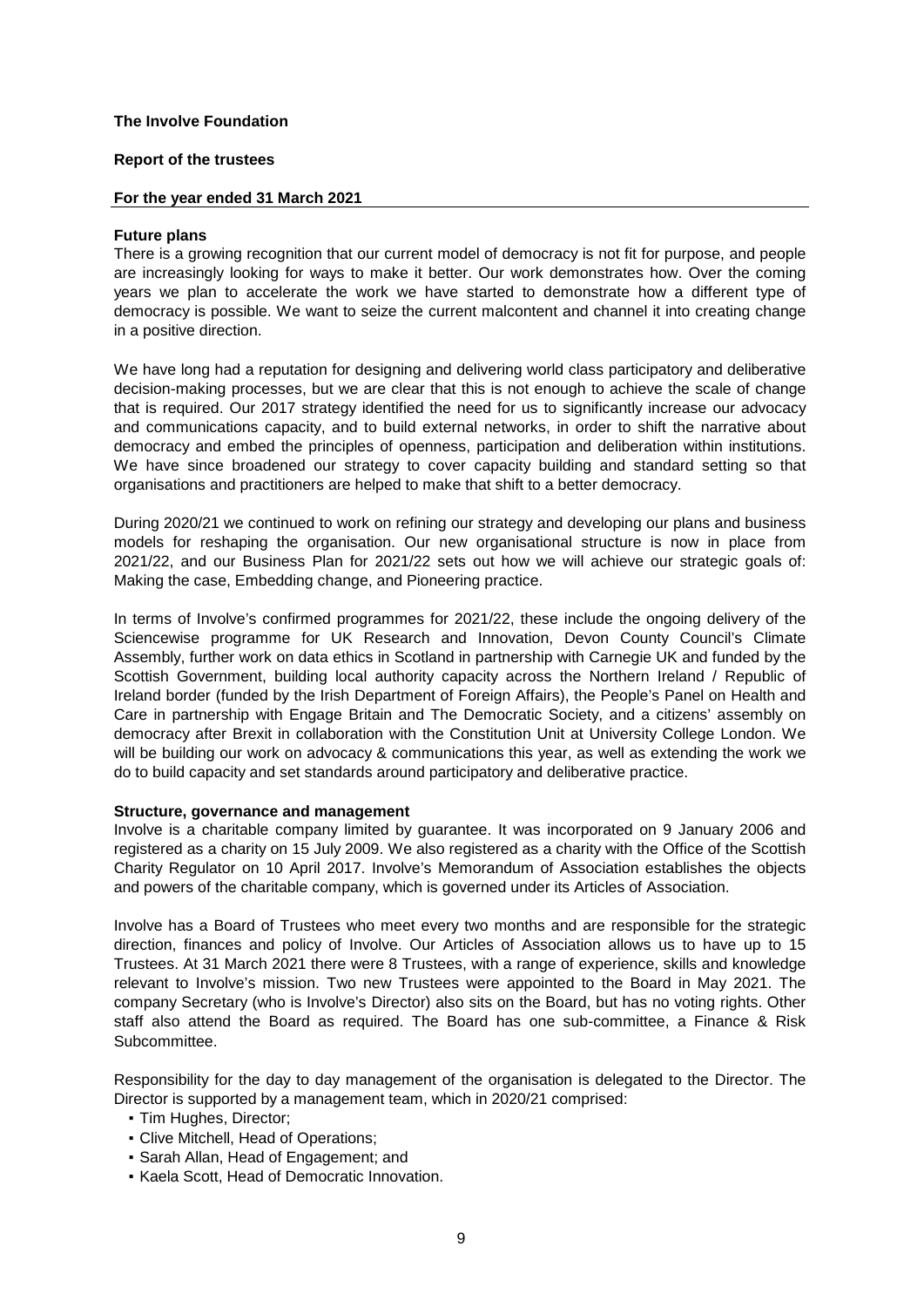## **Report of the trustees**

## **For the year ended 31 March 2021**

Tim Hughes stood down in September 2021, and the senior leadership has been reorganised. From 2021/22 the new management team will be:

- Sarah Castell, Chief Executive;
- Clive Mitchell, Director of Operations; Calum Green, Director of Advocacy & Communications;
- Sarah Allan, Director of Capacity Building & Standards; and
- Kaela Scott, Director of Innovation & Practice.

## **Recruitment and appointment of Trustees**

The directors of the company are also charity Trustees for the purposes of charity law and under the company's articles are known as the Trustees. Trustees are appointed for an initial period of three years by resolution of the Trustees. This is renewable for a further term of three years. Trustees who have served six continuous years must leave and remain out of office for a period of one year unless the Trustees resolve that it is in the best interests of Involve for that person to continue to serve as a Trustee.

Due to the nature of Involve's work, which is oriented towards participation, advocacy, democratic practice, and building capacity, the Trustees have agreed that suitably experienced individuals are required to exercise adequate governance. Trustees identify potential new Board members through relevant networks and contacts and by open recruitment, followed by interview. When appointing new members, Trustees look for a commitment to Involve's vision and mission and attempt to achieve a balance of skills and experience on the Board.

One of our Trustees came to the end of their six-year term in May 2021. We undertook a round of Trustee recruitment at the start of 2021 and appointed two new Trustees in May 2021.

#### **Trustee induction and training**

All new Trustees are provided with a pack of information about governance, management and the work of Involve. This pack includes key financial and governance documents. In addition, all new Trustees attend a short training session with the Chief Executive or Director of Operations. The purpose of this session is to familiarise them with the charity, its purpose, structure, financing and activities, as well as the role of a Board member.

#### **Related parties and relationships with other organisations**

Involve is a small organisation and, although we have a strong set of skills and experiences amongst our staff and Associates, we partner with other organisations and individuals on a significant proportion of our work. This partnering includes work where we are the lead organisation in a partnership as well as subcontracting by us or to us.

A full list of our funders in 2020/21, and details of our Associates and partner organisations, is available on our website: https://www.involve.org.uk/.

Involve has an established conflicts of interest policy for Trustees. Trustees, and senior management staff, are required to complete an annual declaration of interests. Declaring interests is a standing item at the start of all Board and subcommittee meeting agendas. The policy outlines how any interests are then handled at the meeting, guided by the overall principle that Trustees should not be able to unduly influence decision-making on issues where they have an interest. Note 17 in the attached notes to the financial statements provides details of related party transactions.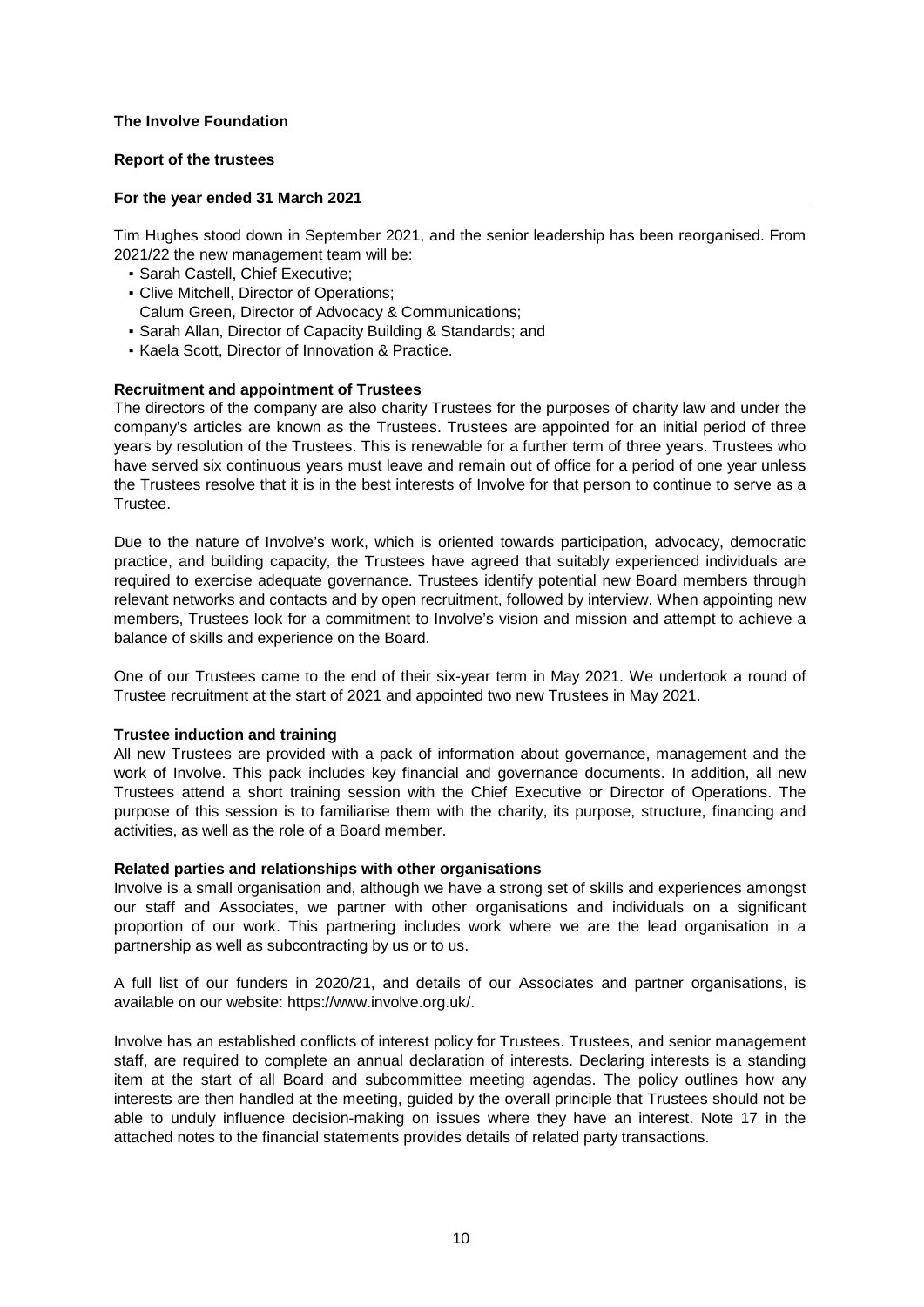## **Report of the trustees**

## **For the year ended 31 March 2021**

## **Remuneration policy for key management personnel**

Involve's pay policy and pay scales are approved by Trustees. We will be reviewing our pay policy and pay scales in 2021. We reviewed our staff development and appraisal process, and introduced a new process, in 2018/19.

## **Statement of responsibilities of the trustees**

The trustees (who are also directors of the charity for the purposes of company law) are responsible for preparing the Trustees' report and the financial statements in accordance with applicable law and United Kingdom Accounting Standards, including Financial Reporting Standard 102: The Financial Reporting Standard applicable in the UK and Republic of Ireland (United Kingdom Generally Accepted Accounting Practice).

Company law requires the trustees to prepare financial statements for each financial year, which give a true and fair view of the state of affairs of the charity and of the income and expenditure of the charity for that period. In preparing those financial statements the trustees are required to:

- select suitable accounting policies and then apply them consistently;
- observe the methods and principles in the Charities SORP;
- make judgements and accounting estimates that are reasonable and prudent;
- **•** state whether applicable UK accounting standards and statements of recommended practice have been followed, subject to any material departures disclosed and explained in the financial statements; and
- prepare the financial statements on the going concern basis unless it is inappropriate to presume that the charity will continue in operation.

The trustees are responsible for keeping proper accounting records which disclose with reasonable accuracy at any time the financial position of the charity and which enable them to ensure that the financial statements comply with the Companies Act 2006. The trustees are also responsible for safeguarding the assets of the charity and hence for taking reasonable steps for the prevention and detection of fraud and other irregularities.

In so far as the Trustees are aware:

- **•** there is no relevant audit information of which the charitable company's auditors are unaware; and
- $\bullet$  the Trustees have taken all steps that they ought to have taken to make themselves aware of any relevant audit information and to establish that the auditors are aware of that information.

The Trustees are responsible for the maintenance and integrity of the corporate and financial information included on the charitable company's website. Legislation in the United Kingdom governing the preparation and dissemination of financial statements may differ from legislation in other jurisdictions.

Members of the charity guarantee to contribute an amount not exceeding £1 to the assets of the charity in the event of winding up. The trustees are members of the charity but this entitles them only to voting rights. The trustees have no beneficial interest in the charity.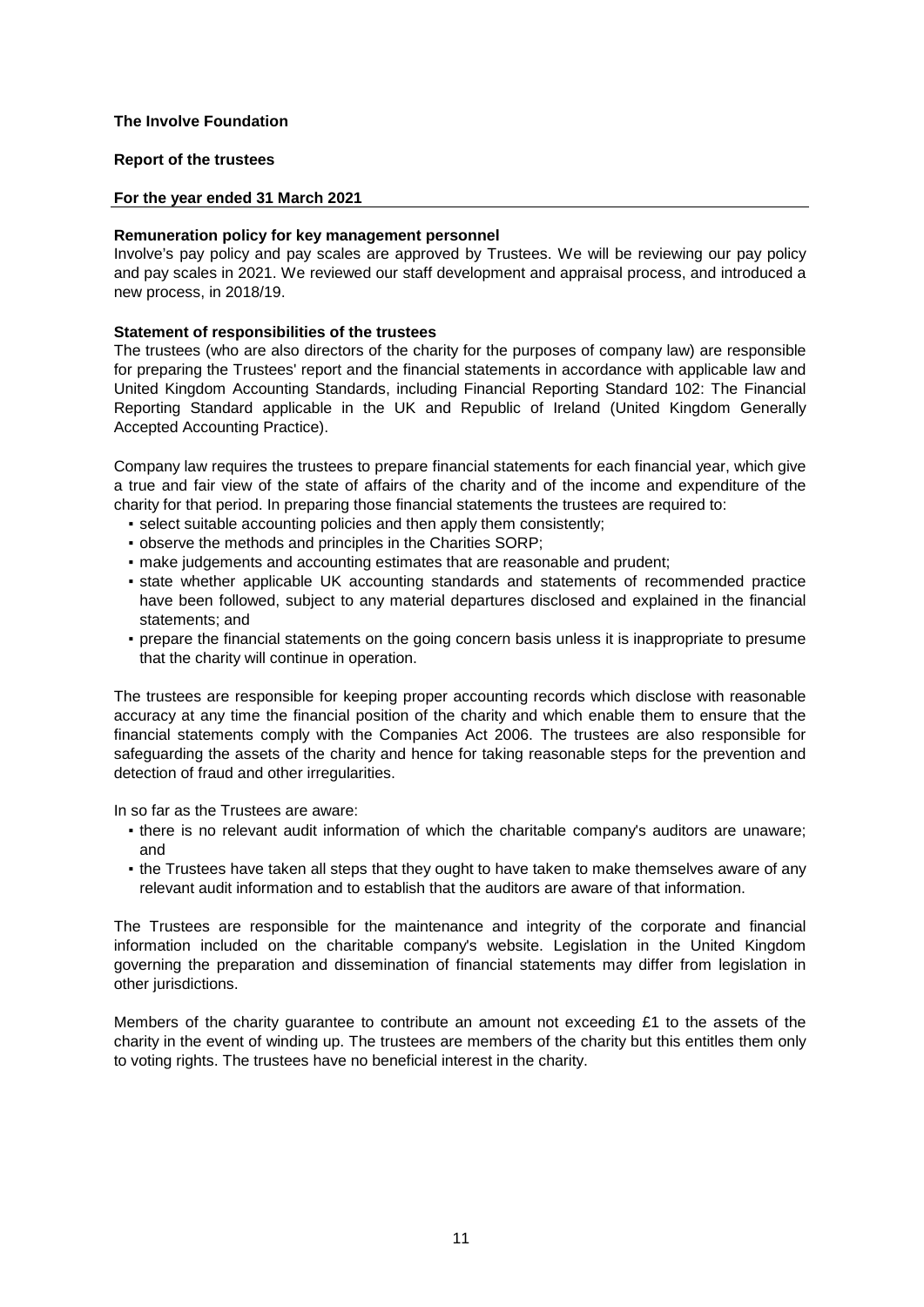## **Report of the trustees**

## **For the year ended 31 March 2021**

#### **Auditors**

Godfrey Wilson Limited were re-appointed as auditors to the charitable company during the year and have expressed their willingness to continue in that capacity.

Approved by the trustees on 12 October 2021 and signed on their behalf by

Edward R Gx

[Golam Morshed](https://eu1.documents.adobe.com/verifier?tx=CBJCHBCAABAAQjRzG8ofmZc8weVEn2D1qkw1fCv5g7cv)

Ed Cox, Chair Golam Morshed, Treasurer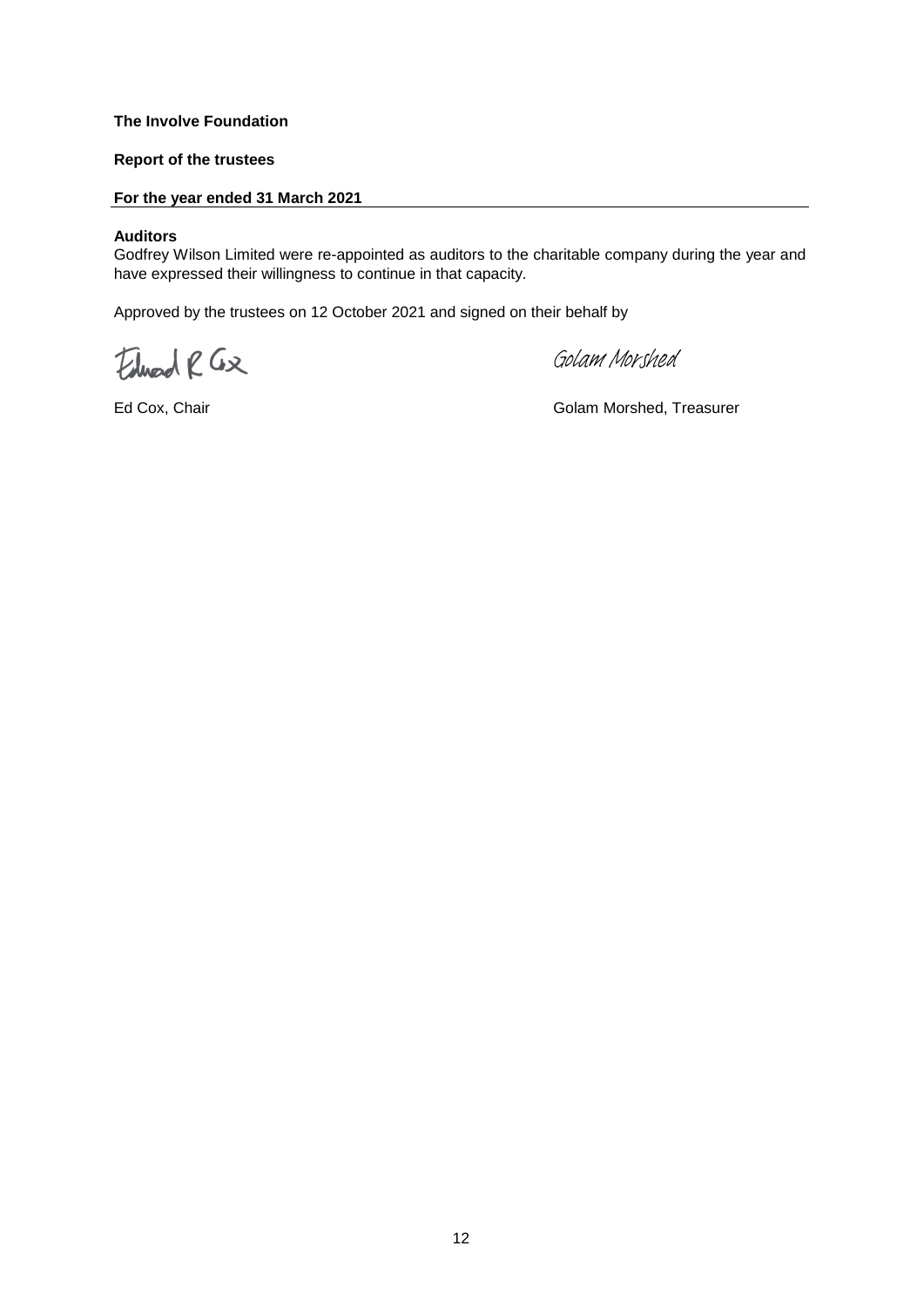## **To the members of**

## **The Involve Foundation**

## **Opinion**

We have audited the financial statements of The Involve Foundation (the 'charity') for the year ended 31 March 2021 which comprise the statement of financial activities, balance sheet, statement of cashflows and the related notes to the financial statements, including a summary of significant accounting policies. The financial reporting framework that has been applied in their preparation is applicable law and United Kingdom Accounting Standards, including Financial Reporting Standard 102: The Financial Reporting Standard applicable in the UK and Republic of Ireland (United Kingdom Generally Accepted Accounting Practice).

In our opinion, the financial statements:

- give a true and fair view of the state of the charity's affairs as at 31 March 2021 and of its incoming resources and application of resources, including its income and expenditure, for the year then ended;
- have been properly prepared in accordance with United Kingdom Generally Accepted Accounting Practice; and
- **•** have been prepared in accordance with the requirements of the Charities and Trustees Investment (Scotland) Act 2005, regulation 8 of the Charities Accounts (Scotland) Regulations 2006 (as amended) and the Companies Act 2006.

## **Basis for opinion**

We conducted our audit in accordance with International Standards on Auditing (UK) (ISAs (UK)) and applicable law. Our responsibilities under those standards are further described in the Auditor's responsibilities for the audit of the financial statements section of our report. We are independent of the charity in accordance with the ethical requirements that are relevant to our audit of the financial statements in the UK, including the FRC's Ethical Standard, and we have fulfilled our other ethical responsibilities in accordance with these requirements. We believe that the audit evidence we have obtained is sufficient and appropriate to provide a basis for our opinion.

## **Conclusions relating to going concern**

In auditing the financial statements, we have concluded that the trustees' use of the going concern basis of accounting in the preparation of the financial statements is appropriate.

Based on the work we have performed, we have not identified any material uncertainties relating to events or conditions that, individually or collectively, may cast significant doubt on the charity's ability to continue as a going concern for a period of at least twelve months from when the financial statements are authorised for issue.

Our responsibilities and the responsibilities of the trustees with respect to going concern are described in the relevant sections of this report.

#### **Other information**

The trustees are responsible for the other information. The other information comprises the information included in the annual report other than the financial statements and our auditor's report thereon. Our opinion on the financial statements does not cover the other information and, except to the extent otherwise explicitly stated in our report, we do not express any form of assurance conclusion thereon.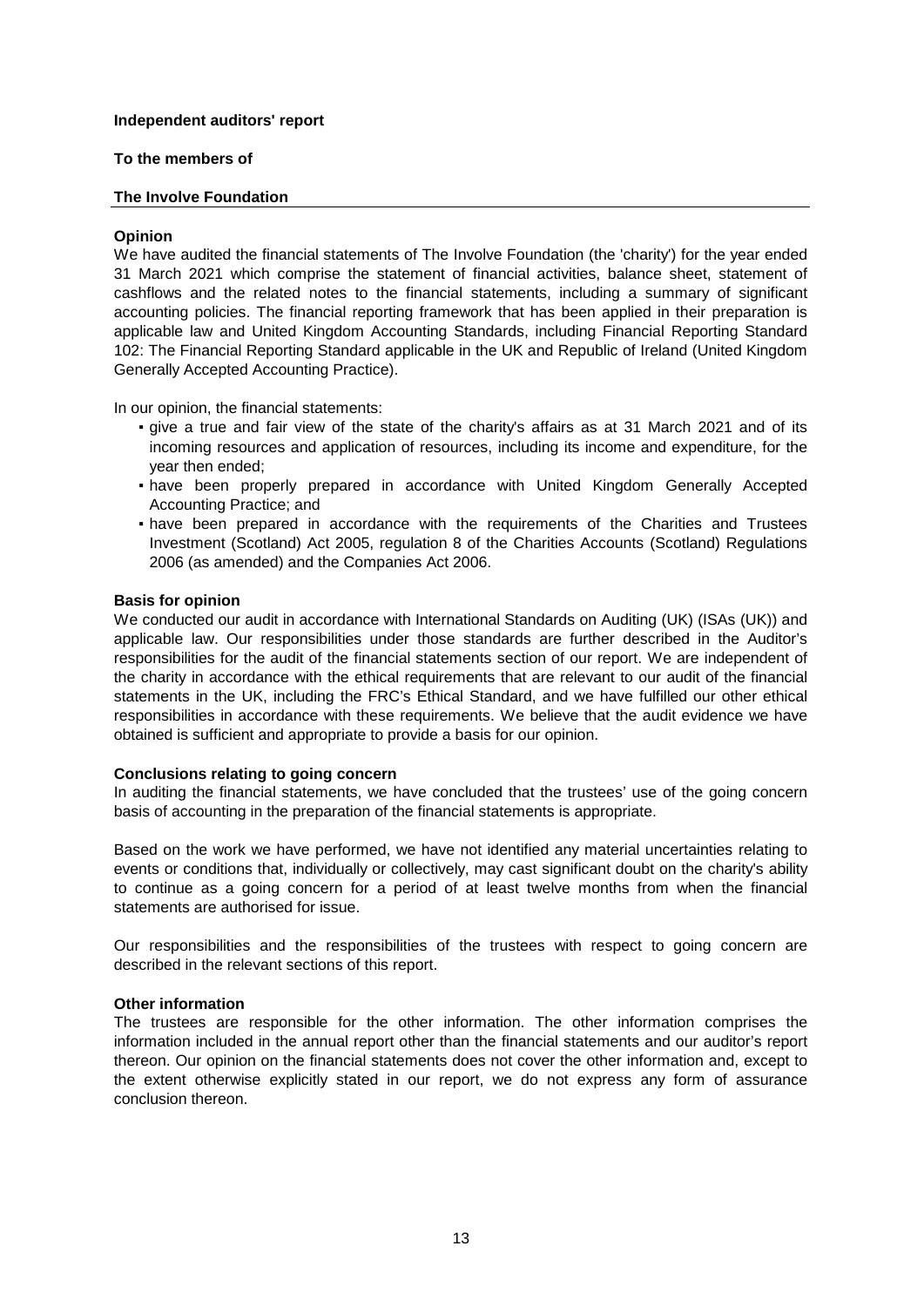## **To the members of**

## **The Involve Foundation**

In connection with our audit of the financial statements, our responsibility is to read the other information and, in doing so, consider whether the other information is materially inconsistent with the financial statements or our knowledge obtained in the audit or otherwise appears to be materially misstated. If we identify such material inconsistencies or apparent material misstatements, we are required to determine whether there is a material misstatement in the financial statements or a material misstatement of the other information. If, based on the work we have performed, we conclude that there is a material misstatement of this other information, we are required to report that fact.

We have nothing to report in this regard.

## **Opinion on other matters prescribed by the Companies Act 2006**

In our opinion, based on the work undertaken in the course of the audit:

- **•** the information given in the trustees' report for the financial year for which the financial statements are prepared is consistent with the financial statements; and
- the trustees' report have been prepared in accordance with applicable legal requirements.

#### **Matters on which we are required to report by exception**

In the light of the knowledge and understanding of the charity and its environment obtained in the course of the audit, we have not identified material misstatements in the trustees' report. We have nothing to report in respect of the following matters in relation to which the Companies Act 2006 requires us to report to you if, in our opinion:

- adequate accounting records have not been kept or returns adequate for our audit have not been received from branches not visited by us;
- the financial statements are not in agreement with the accounting records and returns;
- certain disclosures of trustees' remuneration specified by law are not made; or
- we have not obtained all the information and explanations necessary for the purposes of our audit.

#### **Responsibilities of the trustees**

As explained more fully in the trustees' responsibilities statement set out in the trustees' report, the trustees are responsible for the preparation of the financial statements and for being satisfied that they give a true and fair view, and for such internal control as they determine is necessary to enable the preparation of financial statements that are free from material misstatement, whether due to fraud or error.

In preparing the financial statements, the trustees are responsible for assessing the charity's ability to continue as a going concern, disclosing, as applicable, matters related to going concern and using the going concern basis of accounting unless the trustees either intend to liquidate the charity or to cease operations, or have no realistic alternative but to do so.

#### **Our responsibilities for the audit of the financial statements**

Our objectives are to obtain reasonable assurance about whether the financial statements as a whole are free from material misstatement, whether due to fraud or error, and to issue an auditor's report that includes our opinion. Reasonable assurance is a high level of assurance, but is not a guarantee that an audit conducted in accordance with ISAs (UK) will always detect a material misstatement when it exists. Misstatements can arise from fraud or error and are considered material if, individually or in the aggregate, they could reasonably be expected to influence the economic decisions of users taken on the basis of these financial statements.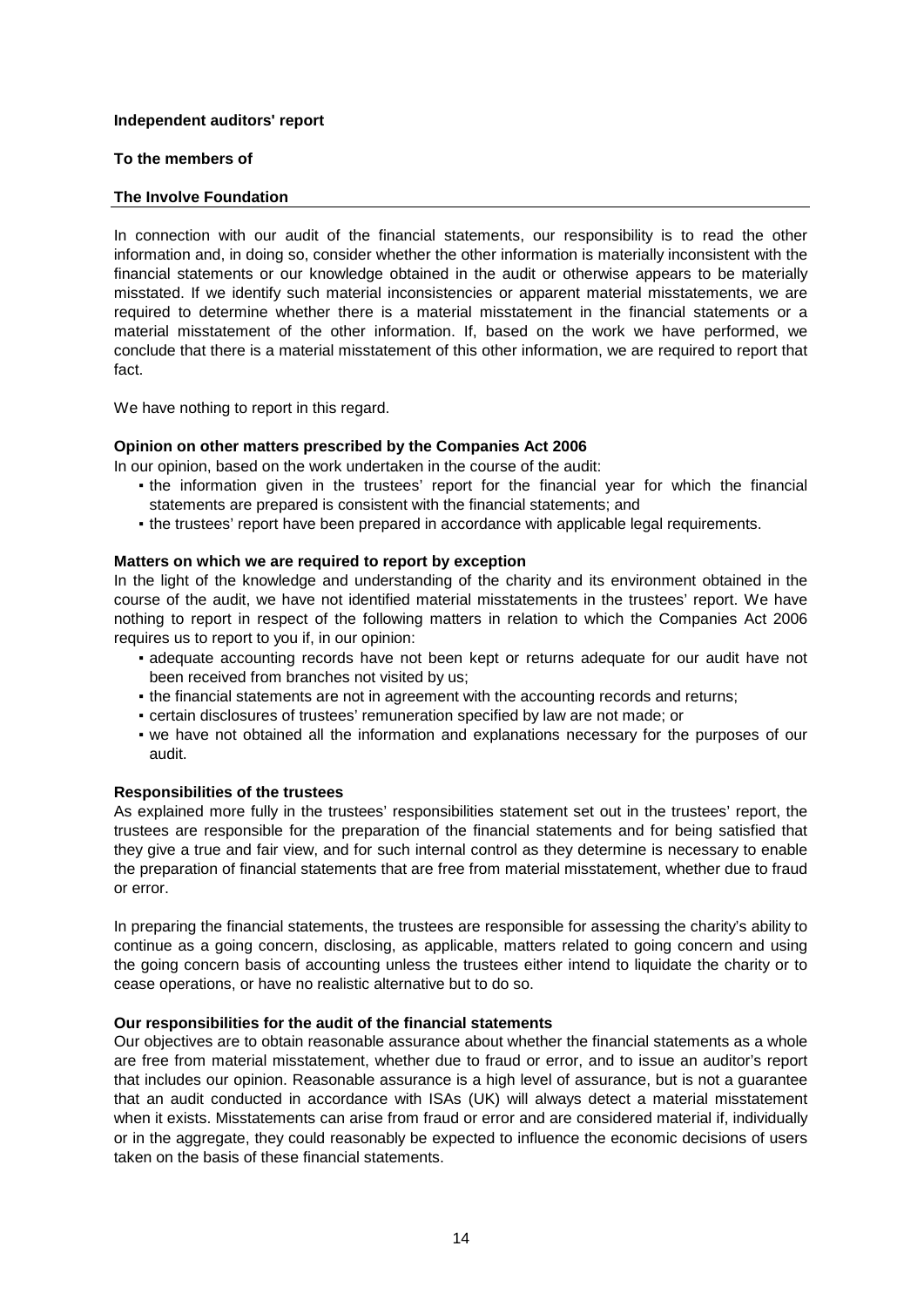## **To the members of**

## **The Involve Foundation**

Irregularities, including fraud, are instances of non-compliance with laws and regulations. We design procedures in line with our responsibilities, outlined above, to detect material misstatements in respect of irregularities, including fraud. The procedures we carried out and the extent to which they are capable of detecting irregularities, including fraud, are detailed below:

(1) We obtained an understanding of the legal and regulatory framework that the charity operates in, and assessed the risk of non-compliance with applicable laws and regulations. Throughout the audit, we remained alert to possible indications of non-compliance.

(2) We reviewed the charity's policies and procedures in relation to:

- Identifying, evaluating and complying with laws and regulations, and whether they were aware of any instances of non-compliance;
- Detecting and responding to the risk of fraud, and whether they were aware of any actual, suspected or alleged fraud; and
- Designing and implementing internal controls to mitigate the risk of non-compliance with laws and regulations, including fraud.

(3) We inspected the minutes of trustee meetings.

(4) We enquired about any non-routine communication with regulators and reviewed any reports made to them.

(5) We reviewed the financial statement disclosures and assessed their compliance with applicable laws and regulations.

(6) We performed analytical procedures to identify any unusual or unexpected transactions or balances that may indicate a risk of material fraud or error.

(7) We assessed the risk of fraud through management override of controls and carried out procedures to address this risk. Our procedures included:

- Testing the appropriateness of journal entries;
- Assessing judgements and accounting estimates for potential bias;
- Reviewing related party transactions; and
- Testing transactions that are unusual or outside the normal course of business.

Because of the inherent limitations of an audit, there is a risk that we will not detect all irregularities, including those leading to a material misstatement in the financial statements or non-compliance with regulation. Irregularities that arise due to fraud can be even harder to detect than those that arise from error as they may involve deliberate concealment or collusion.

A further description of our responsibilities for the audit of the financial statements is located on the Financial Reporting Council's website at: www.frc.org.uk/auditorsresponsibilities. This description forms part of our auditor's report.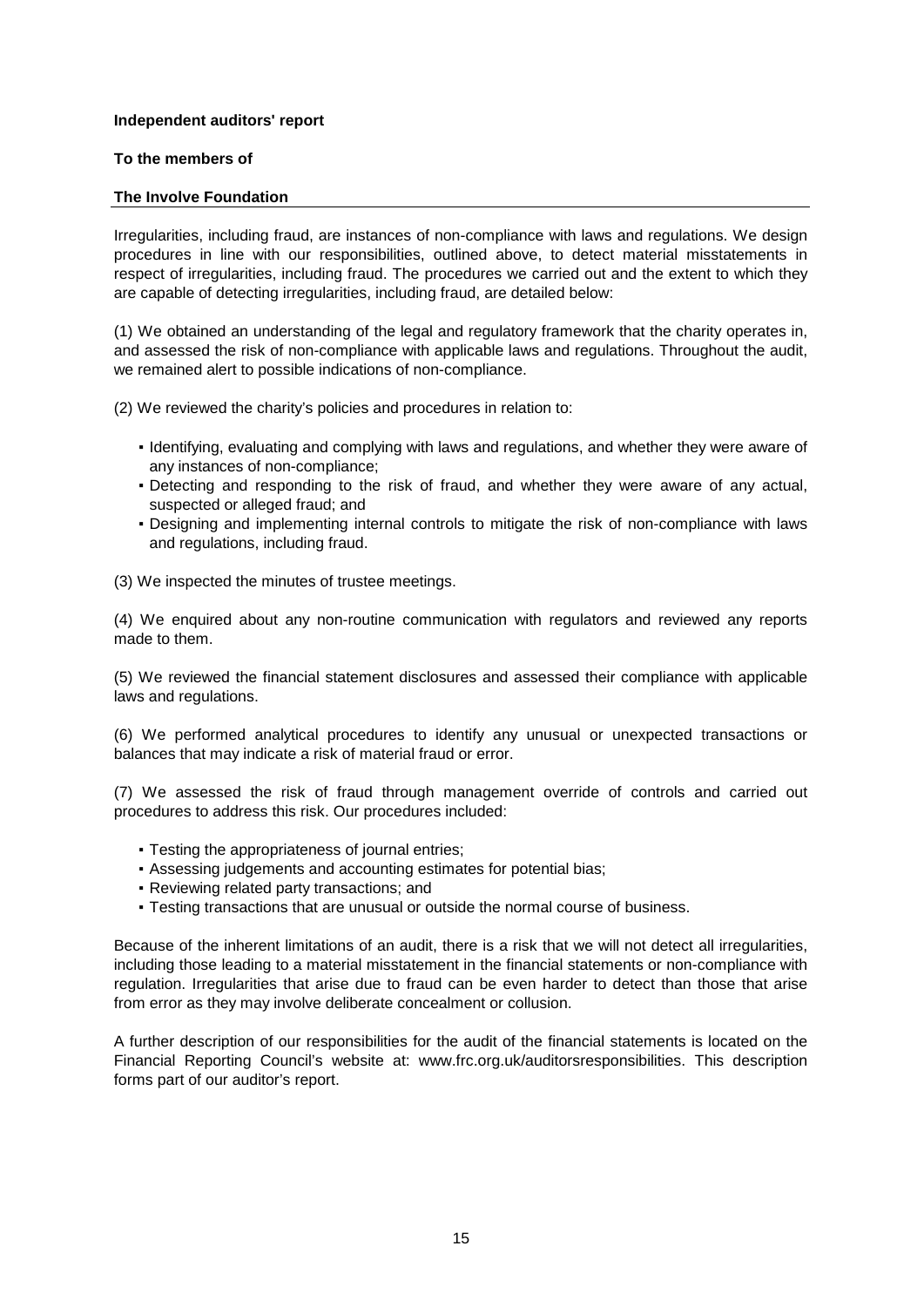**To the members of**

## **The Involve Foundation**

## **Use of our report**

This report is made solely to the charity's members, as a body, in accordance with Chapter 3 of Part 16 of the Companies Act 2006. Our audit work has been undertaken so that we might state to the charity's members those matters we are required to state to them in an auditor's report and for no other purpose. To the fullest extent permitted by law, we do not accept or assume responsibility to anyone other than the charity's members as a body, for our audit work, for this report, or for the opinions we have formed.

[Alison Godfrey](https://eu1.documents.adobe.com/verifier?tx=CBJCHBCAABAAQjRzG8ofmZc8weVEn2D1qkw1fCv5g7cv)

Date: 18 October 2021

**Alison Godfrey FCA (Senior Statutory Auditor)**

BS1 4QD For and on behalf of: **GODFREY WILSON LIMITED** Chartered accountants and statutory auditors 5th Floor Mariner House 62 Prince Street Bristol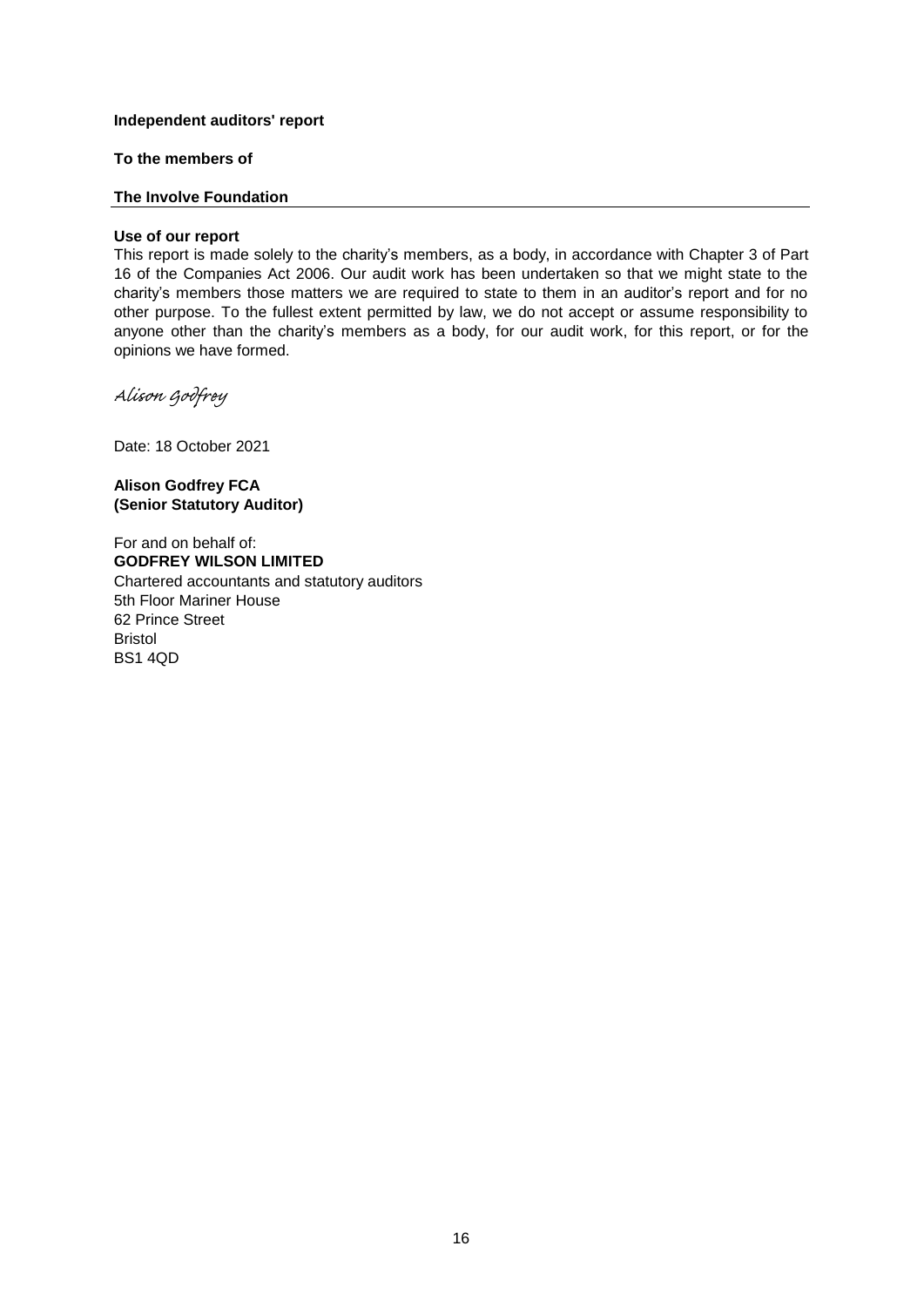**Statement of financial activities** *(incorporating an income and expenditure account)*

## **For the year ended 31 March 2021**

|                                                                   | Note           | Restricted<br>£ | Unrestricted<br>£   | 2021<br><b>Total</b><br>£ | 2020<br>Total<br>£        |
|-------------------------------------------------------------------|----------------|-----------------|---------------------|---------------------------|---------------------------|
| Income from:<br>Donations<br>Charitable activities<br>Investments | 3              | 135,199         | 566<br>1,526,945    | 566<br>1,662,144          | 6,135<br>1,856,531<br>248 |
| <b>Total income</b>                                               |                | 135,199         | 1,527,511           | 1,662,710                 | 1,862,914                 |
| <b>Expenditure on:</b><br>Raising funds<br>Charitable activities  |                | 207,914         | 44,000<br>1,345,751 | 44,000<br>1,553,665       | 41,795<br>1,664,003       |
| <b>Total expenditure</b>                                          | 5              | 207,914         | 1,389,751           | 1,597,665                 | 1,705,798                 |
| Net income / (expenditure)                                        |                | (72, 715)       | 137,760             | 65,045                    | 157,116                   |
| Transfers between funds                                           |                | 56,944          | (56, 944)           |                           |                           |
| Net movement in funds                                             | $\overline{7}$ | (15, 771)       | 80,816              | 65,045                    | 157,116                   |
| <b>Reconciliation of funds:</b><br>Total funds brought forward    |                | 86,534          | 311,598             | 398,132                   | 241,016                   |
| <b>Total funds carried forward</b>                                |                | 70,763          | 392,414             | 463,177                   | 398,132                   |

All of the above results are derived from continuing activities. There were no other recognised gains or losses other than those stated above. Movements in funds are disclosed in note 15 to the accounts.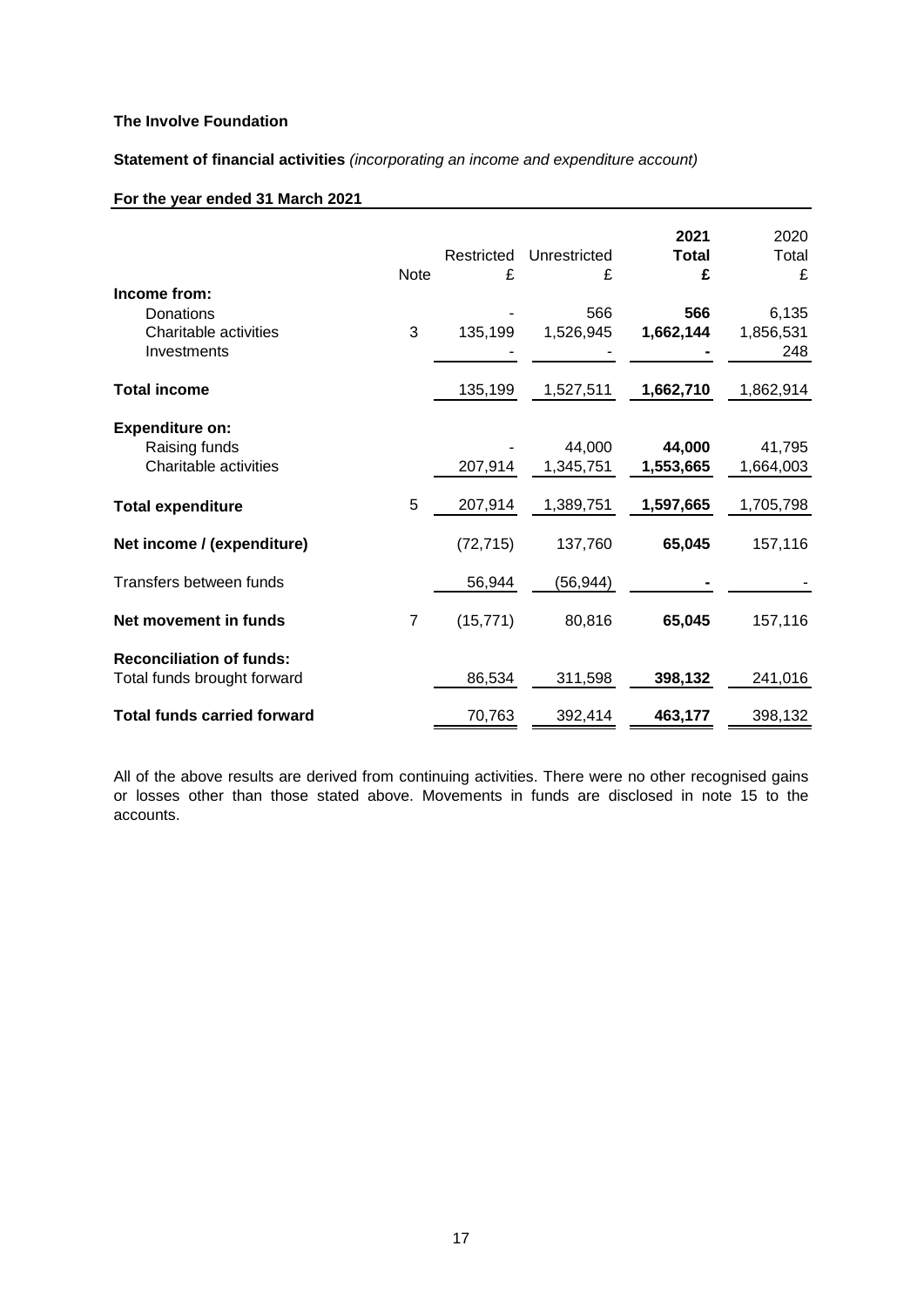## **Balance sheet**

## **As at 31 March 2021**

|                                                                     | <b>Note</b> | £                             | 2021<br>£          | 2020<br>£                     |
|---------------------------------------------------------------------|-------------|-------------------------------|--------------------|-------------------------------|
| <b>Fixed assets</b><br>Tangible assets                              | 10          |                               | 6,314              | 10,532                        |
| <b>Current assets</b><br><b>Debtors</b><br>Cash at bank and in hand | 11          | 398,503<br>475,280<br>873,783 |                    | 202,449<br>414,493<br>616,942 |
| <b>Liabilities</b><br>Creditors: amounts falling due within 1 year  | 12          | (416, 920)                    |                    | (229, 342)                    |
| <b>Net current assets</b>                                           |             |                               | 456,863            | 387,600                       |
| <b>Net assets</b>                                                   | 14          |                               | 463,177            | 398,132                       |
| <b>Funds</b><br><b>Restricted funds</b><br>Unrestricted funds       | 15          |                               | 70,763             | 86,534                        |
| Designated funds<br>General funds                                   |             |                               | 125,748<br>266,666 | 40,748<br>270,850             |
| <b>Total charity funds</b>                                          |             |                               | 463,177            | 398,132                       |

These accounts have been prepared in accordance with the special provisions applicable to companies subject to the small companies' regime.

Approved by the trustees on 12 October 2021 and signed on their behalf by

Edward R Gx

[Golam Morshed](https://eu1.documents.adobe.com/verifier?tx=CBJCHBCAABAAQjRzG8ofmZc8weVEn2D1qkw1fCv5g7cv)

Ed Cox, Chair Golam Morshed, Treasurer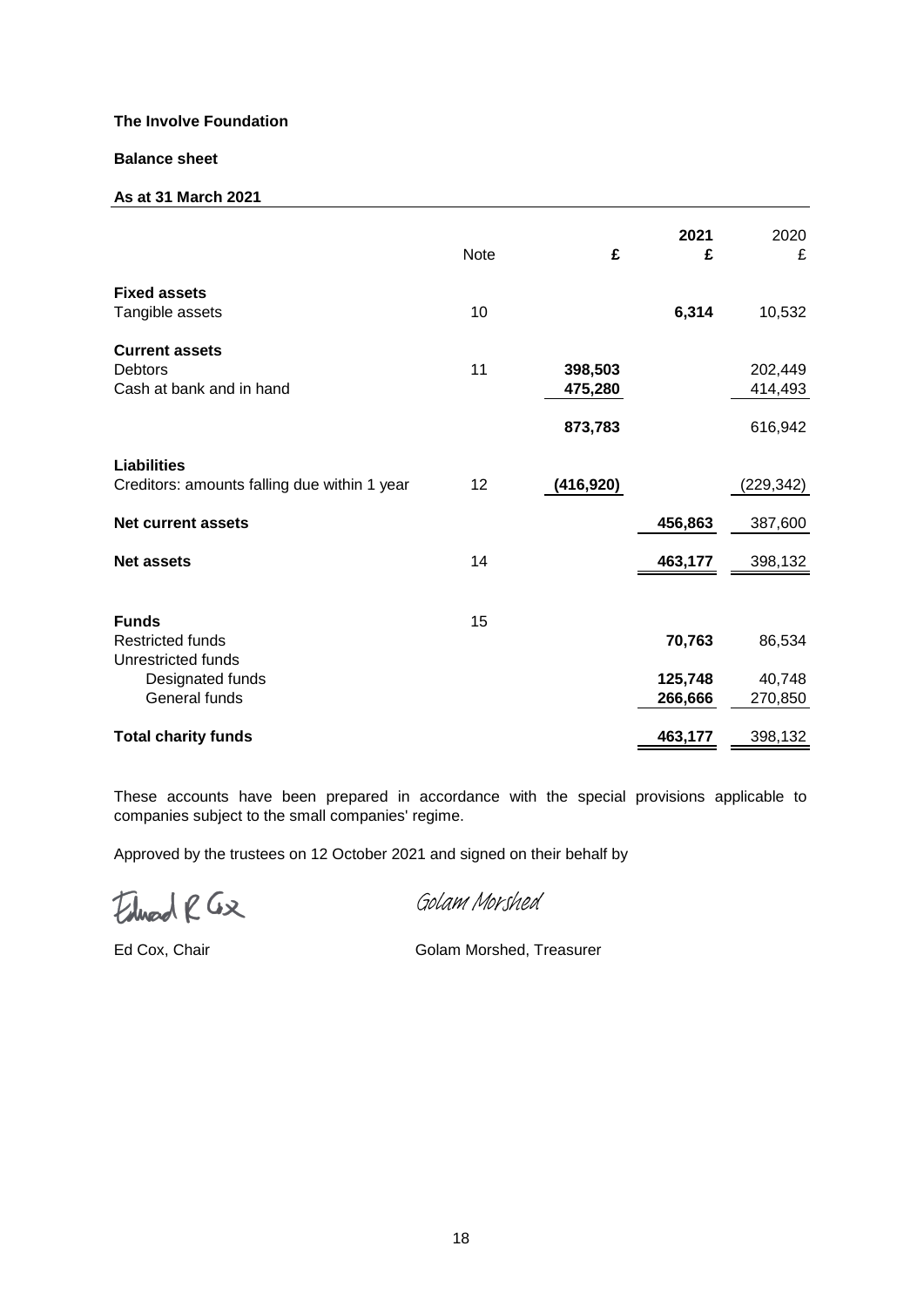# **Statement of cash flows**

## **For the year ended 31 March 2021**

|                                                                | 2021<br>£  | 2020<br>£ |
|----------------------------------------------------------------|------------|-----------|
| Cash used in operating activities:                             |            |           |
| Net movement in funds                                          | 65,045     | 157,116   |
| Adjustments for:                                               |            |           |
| Depreciation charges                                           | 5,608      | 4,492     |
| Dividends, interest and rents from investments                 |            | (248)     |
| Decrease / (increase) in debtors                               | (196, 054) | 2,845     |
| Increase / (decrease) in creditors                             | 187,578    | 76,298    |
| Net cash provided by / (used in) operating activities          | 62,177     | 240,503   |
| Cash flows from investing activities:                          |            |           |
| Dividends, interest and rents from investments                 |            | 248       |
| Purchase of tangible fixed assets                              | (1, 390)   | (6,007)   |
| Net cash provided by / (used in) investing activities          | (1, 390)   | (5,759)   |
| Increase / (decrease) in cash and cash equivalents in the year | 60,787     | 234,744   |
| Cash and cash equivalents at the beginning of the year         | 414,493    | 179,749   |
| Cash and cash equivalents at the end of the year               | 475,280    | 414,493   |

The charity has not provided an analysis of changes in net debt as it does not have any long term financing arrangements.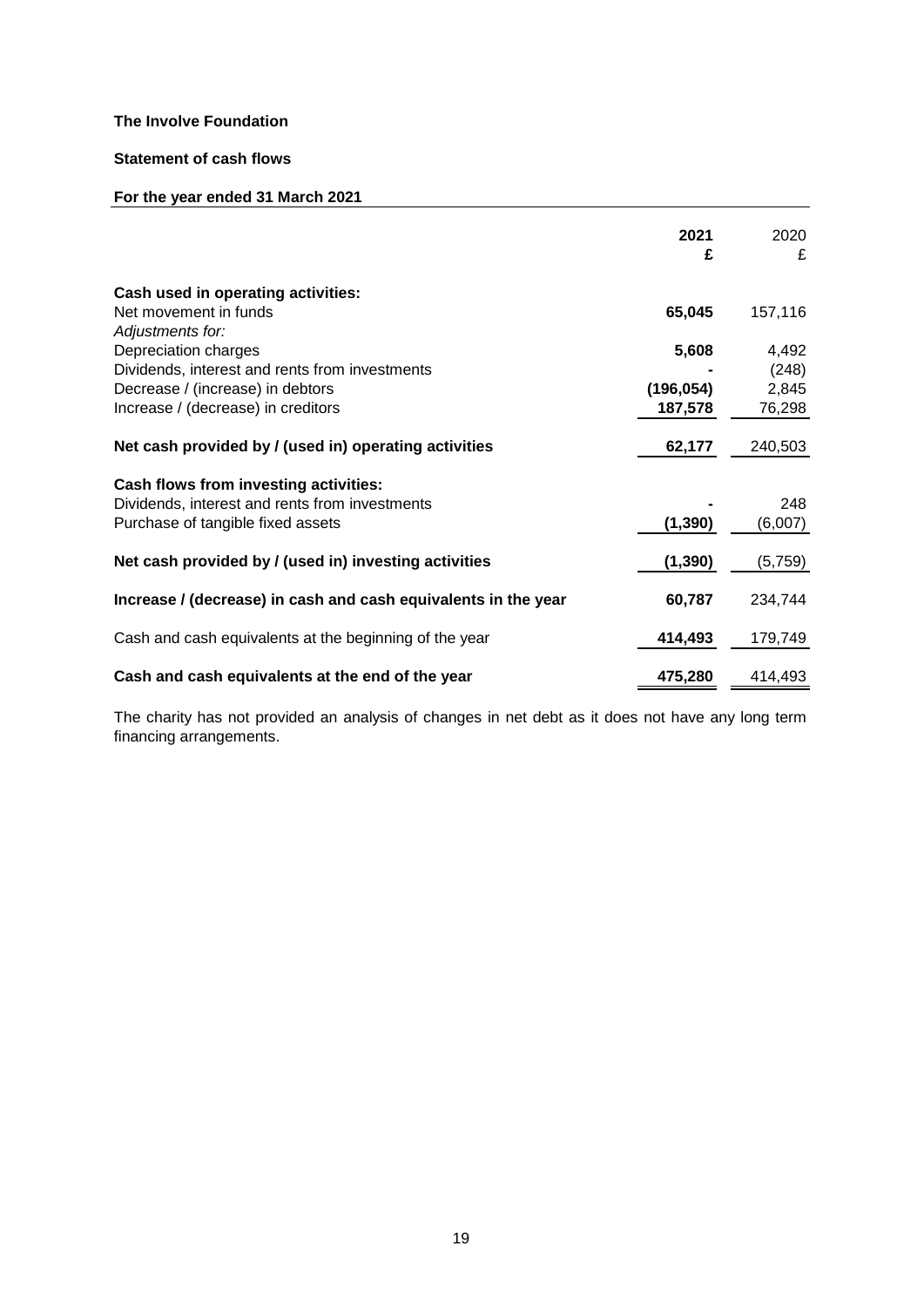#### **Notes to the financial statements**

## **For the year ended 31 March 2021**

## **1. Accounting policies**

## **a) Basis of preparation**

The financial statements have been prepared in accordance with Accounting and Reporting by Charities: Statement of Recommended Practice applicable to charities in preparing their accounts in accordance with the Financial Reporting Standard applicable in the UK and Republic of Ireland (FRS 102) (effective 1 January 2019) - (Charities SORP (FRS 102)), the Financial Reporting Standard applicable in the UK and Republic of Ireland (FRS 102) and the Companies Act 2006.

The Involve Foundation meets the definition of a public benefit entity under FRS 102. Assets and liabilities are initially recognised at historical cost or transaction value unless otherwise stated in the relevant accounting policy note(s).

## **b) Going concern basis of accounting**

The accounts have been prepared on the assumption that the charity is able to continue as a going concern. Despite the impact of the ongoing Covid-19 pandemic, the charity holds unrestricted reserves of £392k and a cash balance of £475k at 31 March 2021. The charity also has significant confirmed funding for 21/22 and a positive cash flow forecast for the next 12 months. On this basis the trustees consider that the charity will continue as a going concern for a period of at least 12 months from the date on which these financial statements are approved.

#### **c) Income**

Income is recognised when the charity has entitlement to the funds, any performance conditions attached to the item of income have been met, it is probable that the income will be received and the amount can be measured reliably.

Income from the government and other grants, whether 'capital' grants or 'revenue' grants, is recognised when the charity has entitlement to the funds, any performance conditions attached to the grants have been met, it is probable that the income will be received and the amount can be measured reliably and is not deferred.

Income received in advance of provision of consultancy services is deferred until criteria for income recognition are met.

## **d) Donated services and facilities**

Donated professional services and donated facilities are recognised as income when the charity has control over the item, any conditions associated with the donated item have been met, the receipt of economic benefit from the use by the charity of the item, is probable and the economic benefit can be measured reliably. In accordance with the Charities SORP (FRS 102), general volunteer time is not recognised.

On receipt, donated professional services and donated facilities are recognised on the basis of the value of the gift to the charity which is the amount the charity would have been willing to pay to obtain services or facilities of equivalent economic benefit on the open market; a corresponding amount is then recognised in expenditure in the period of receipt.

#### **e) Interest receivable**

Interest on funds held on deposit is included when receivable and the amount can be measured reliably by the charity: this is normally upon notification of the interest paid or payable by the bank.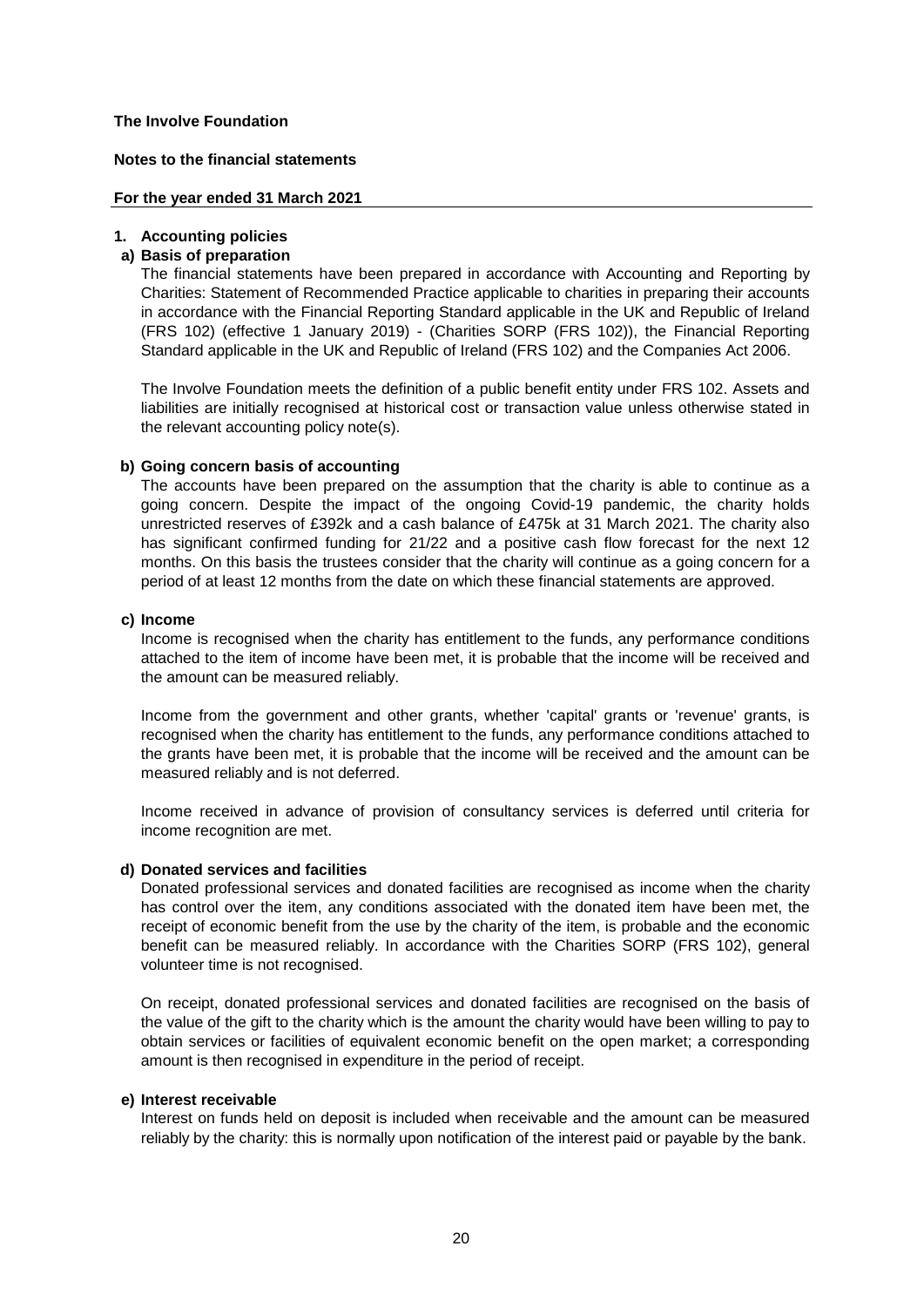## **Notes to the financial statements**

#### **For the year ended 31 March 2021**

## **1. Accounting policies (continued)**

#### **f) Funds accounting**

Unrestricted funds are available to spend on activities that further any of the purposes of the charity. Designated funds are unrestricted funds of the charity which the trustees have decided at their discretion to set aside to use for a specific purpose. Restricted funds are donations which the donor has specified are to be solely used for particular areas of the charity's work or for specific projects being undertaken by the charity.

## **g) Expenditure and irrecoverable VAT**

Expenditure is recognised once there is a legal or constructive obligation to make a payment to a third party, it is probable that settlement will be required and the amount of the obligation can be measured reliably.

Irrecoverable VAT is charged as a cost against the activity for which the expenditure was incurred.

## **h) Allocation of support costs**

Support costs are those functions that assist the work of the charity but do not directly undertake charitable activities. Governance costs are the costs associated with the governance arrangements of the charity, including the costs of complying with constitutional and statutory requirements and any costs associated with the strategic management of the charity's activities. These costs have been allocated between cost of raising funds and expenditure on charitable activities on the following basis, which is an estimate of staff time spent on activities:

|                       | 2021  | 2020  |
|-----------------------|-------|-------|
| Raising funds         | 7.1%  | 7.0%  |
| Charitable activities | 92.9% | 93.0% |

## **i) Tangible fixed assets**

Depreciation is provided at rates calculated to write down the cost of each asset to its estimated residual value over its expected useful life. The depreciation rates in use are as follows:

| Website                       | 3 years straight line basis |
|-------------------------------|-----------------------------|
| Computer and office equipment | 3 years straight line basis |

#### **j) Debtors**

Trade and other debtors are recognised at the settlement amount due after any trade discount offered. Prepayments are valued at the amount prepaid net of any trade discounts due.

## **k) Cash at bank and in hand**

Cash at bank and cash in hand includes cash and short term highly liquid investments with a short maturity of three months or less from the date of acquisition or opening of the deposit or similar account.

## **l) Creditors**

Creditors and provisions are recognised where the charity has a present obligation resulting from a past event that will probably result in the transfer of funds to a third party and the amount due to settle the obligation can be measured or estimated reliably. Creditors and provisions are normally recognised at their settlement amount after allowing for any trade discounts due.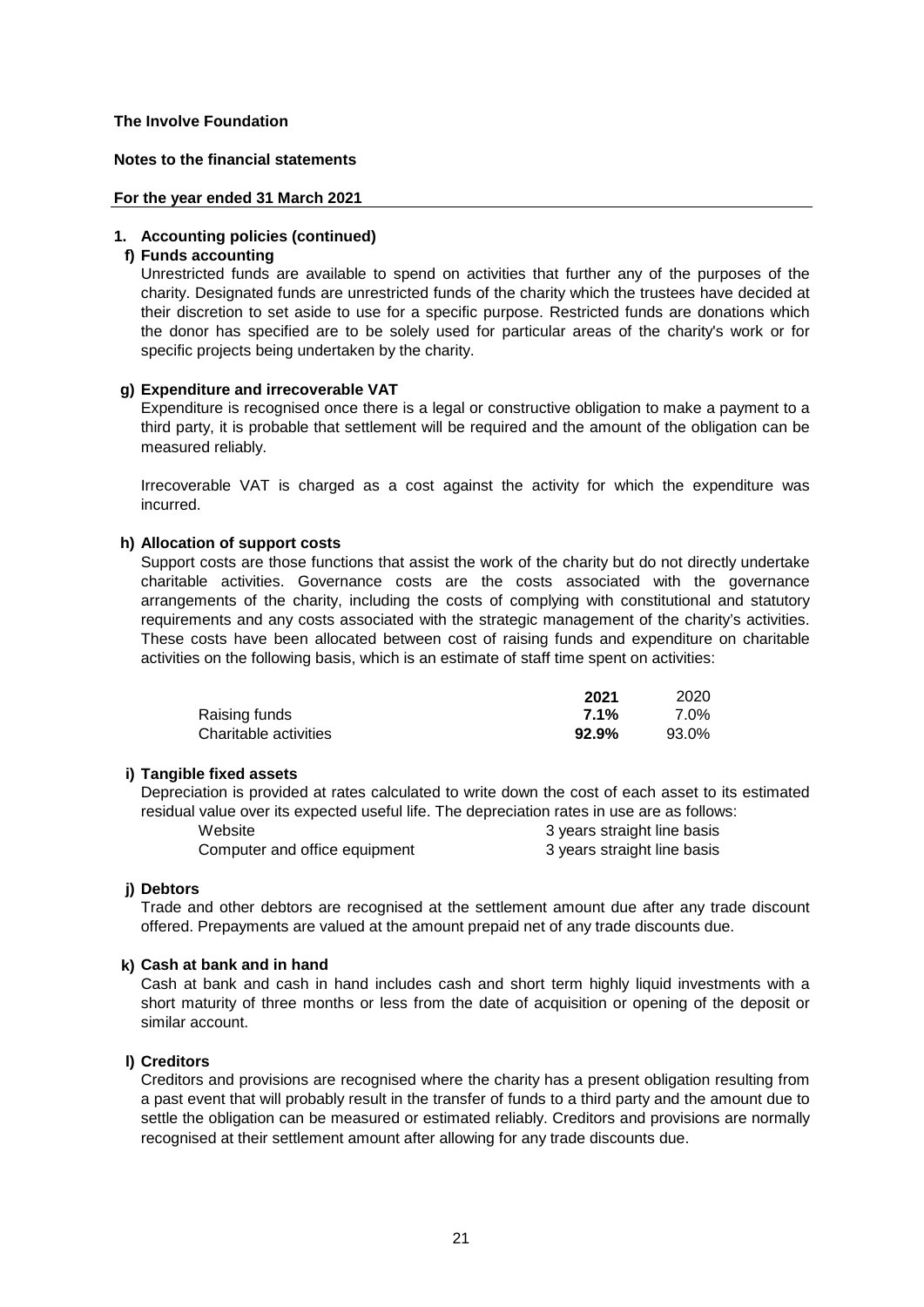## **Notes to the financial statements**

#### **For the year ended 31 March 2021**

## **1. Accounting policies (continued)**

## **m) Financial instruments**

The charity only has financial assets and financial liabilities of a kind that qualify as basic financial instruments. Basic financial instruments are initially recognised at transaction value and subsequently measured at their settlement value with the exception of bank loans which are subsequently recognised at amortised cost using the effective interest method.

## **n) Pension costs**

The company operates a defined contribution pension scheme for its employees. There are no further liabilities other than that already recognised in the SOFA.

## **o) Foreign currency transactions**

Transactions in foreign currencies are translated at rates prevailing at the date of the transaction. Balances denominated in foreign currencies are translated at the rate of exchange prevailing at the year end.

## **p) Accounting estimates and key judgements**

In the application of the charity's accounting policies, the trustees are required to make judgements, estimates and assumptions about the carrying values of assets and liabilities that are not readily apparent from other sources. The estimates and underlying assumptions are based on historical experience and other factors that are considered to be relevant. Actual results may differ from these estimates.

The estimates and underlying assumptions are reviewed on an ongoing basis. Revisions to accounting estimates are recognised in the period in which the estimate is revised if the revision affects only that period, or in the period of the revision and future periods if the revision affects both current and future periods.

The key sources of estimation uncertainty that have a significant effect on the amounts recognised in the financial statements are depreciation as described in note 1(i).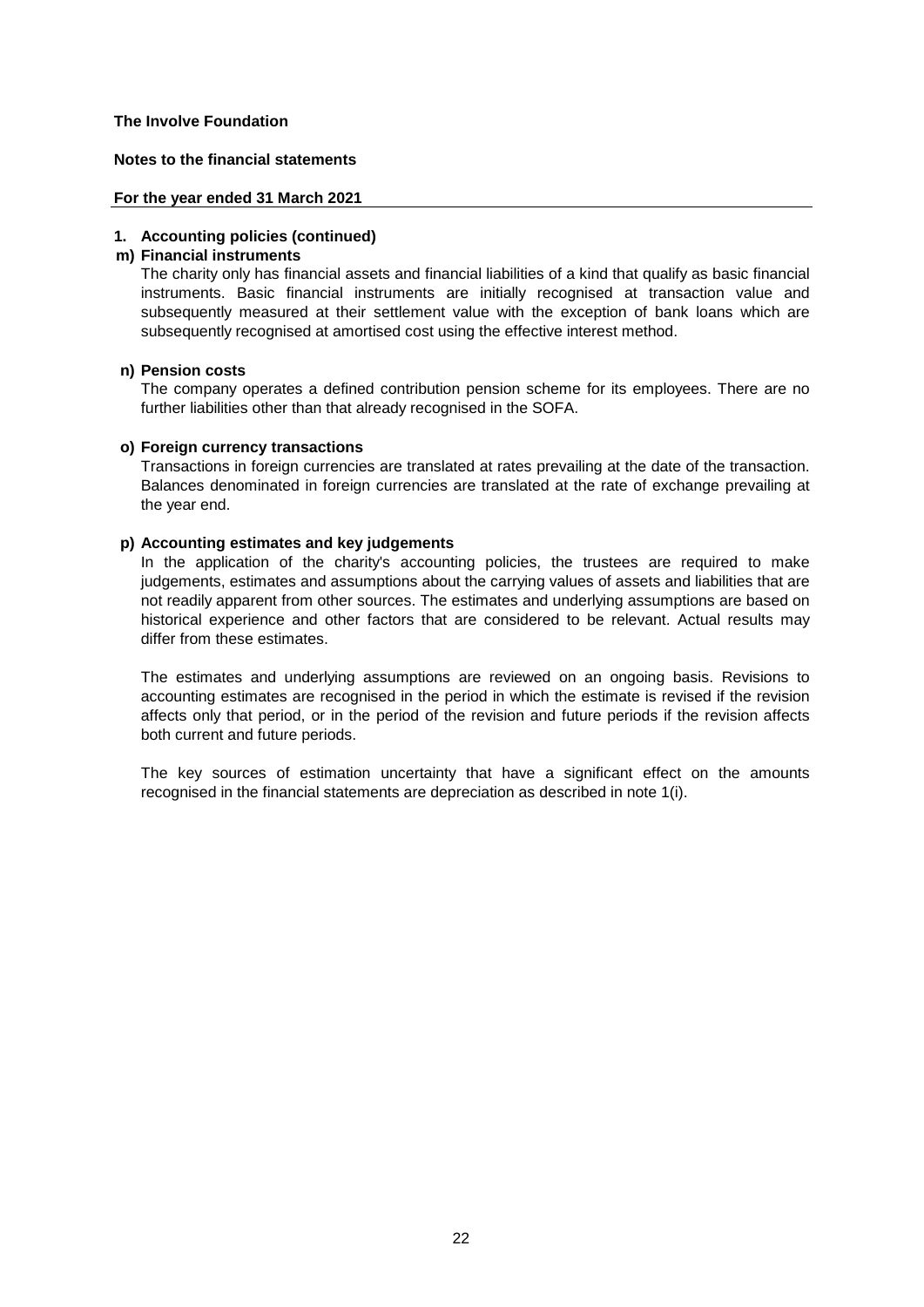## **Notes to the financial statements**

## **For the year ended 31 March 2021**

## **2. Prior period comparatives**

|    |                                                                   |              | Restricted Unrestricted      | 2020<br>Total                 |
|----|-------------------------------------------------------------------|--------------|------------------------------|-------------------------------|
|    |                                                                   | £            | £                            | £                             |
|    | Income from:<br>Donations<br>Charitable activities<br>Investments | 642,994      | 6,135<br>1,213,537<br>248    | 6,135<br>1,856,531<br>248     |
|    | <b>Total income</b>                                               | 642,994      | 1,219,920                    | 1,862,914                     |
|    | <b>Expenditure on:</b><br>Raising funds<br>Charitable activities  | 657,400      | 41,795<br>1,006,603          | 41,795<br>1,664,003           |
|    | <b>Total expenditure</b>                                          | 657,400      | 1,048,398                    | 1,705,798                     |
|    | Net income / (expenditure)                                        | (14, 406)    | 171,522                      | 157,116                       |
|    | Transfers between funds                                           | 4,925        | (4,925)                      |                               |
|    | Net movement in funds                                             | (9,481)      | 166,597                      | 157,116                       |
| 3. | Income from charitable activities                                 |              |                              |                               |
|    |                                                                   |              |                              | 2021                          |
|    |                                                                   | £            | Restricted Unrestricted<br>£ | <b>Total</b><br>£             |
|    | Grant income*<br>Consulting income<br>Training                    | 135,199      | 57,500<br>1,467,705<br>1,740 | 192,699<br>1,467,705<br>1,740 |
|    | Total income from charitable activities                           | 135,199      | 1,526,945                    | 1,662,144                     |
|    | Prior period comparative:                                         | £            | Restricted Unrestricted<br>£ | 2020<br>Total<br>£            |
|    | Grant income*<br>Consulting income<br>Training                    | 642,994<br>۰ | 62,500<br>1,148,937<br>2,100 | 705,494<br>1,148,937<br>2,100 |

*\* Included within unrestricted grants is £37,500 (2020: £62,500) of funding received from the Joseph Rowntree Charitable Trust and £20,000 (2020: £nil) from the Esmée Fairbairn Foundation as contributions to core costs.*

**Total income from charitable activities** 642,994 1,213,537 1,856,531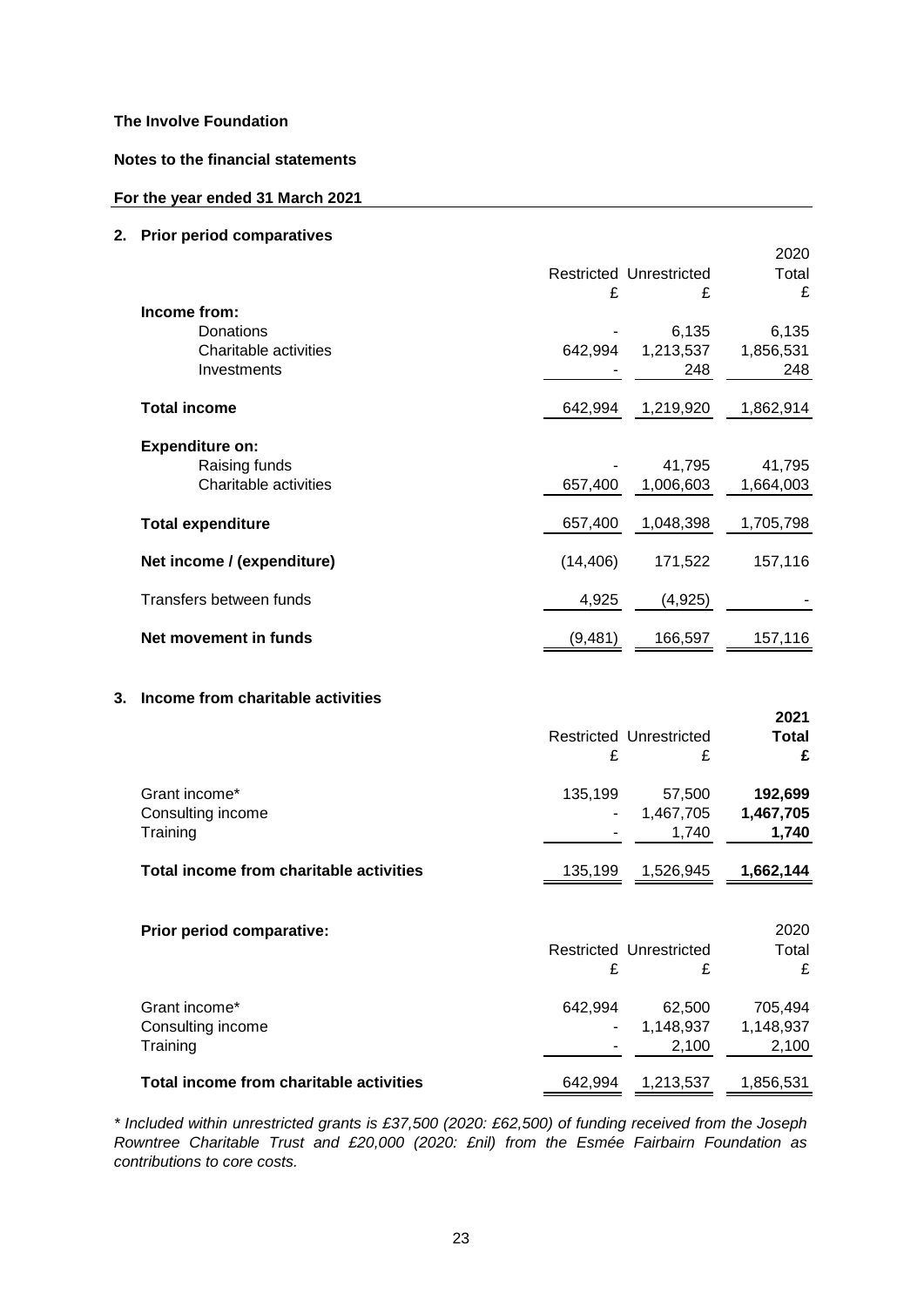## **Notes to the financial statements**

## **For the year ended 31 March 2021**

## **4. Government grants**

The charitable company receives government grants, defined as grant funding from NHS trusts, local authorities and government departments to fund charitable activities. The total value of such grants in the period ending 31 March 2021 was £nil (2020: £230,000). There are no unfulfilled conditions or contingencies attaching to these grants.

## **5. Total expenditure**

|                           |         |            | Support and |            |
|---------------------------|---------|------------|-------------|------------|
|                           | Raising | Charitable | governance  |            |
|                           | funds   | activities | costs       | 2021 Total |
|                           | £       | £          | £           | £          |
| Direct costs              |         | 1,030,123  |             | 1,030,123  |
| Staff costs (note 8)      | 20,311  | 267,186    | 167,047     | 454,544    |
| Other staff costs         |         |            | 9,080       | 9,080      |
| Premises costs            |         |            | 17,373      | 17,373     |
| Office and IT costs       |         |            | 19,410      | 19,410     |
| Other costs               | 4,201   |            | 57,784      | 61,985     |
| Trustee meeting costs     |         |            | 150         | 150        |
| Audit fees                |         |            | 5,000       | 5,000      |
| Sub-total                 | 24,512  | 1,297,309  | 275,844     | 1,597,665  |
| Allocation of support and |         |            |             |            |
| governance costs          | 19,488  | 256,356    | (275, 844)  |            |
| <b>Total expenditure</b>  | 44,000  | 1,553,665  |             | 1,597,665  |

Total governance costs were £14,997 (2020: £14,003).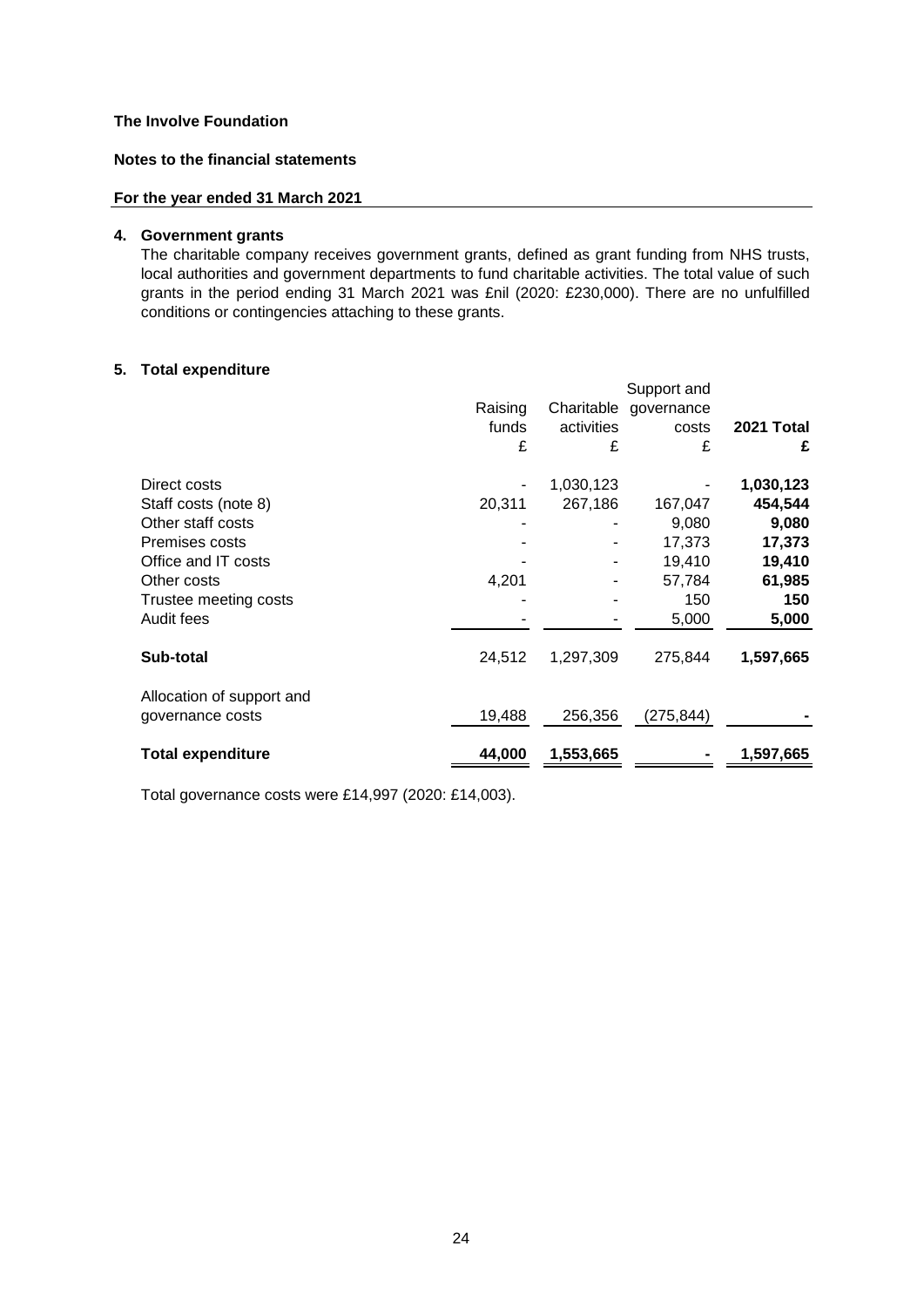## **Notes to the financial statements**

# **For the year ended 31 March 2021**

## **5. Total expenditure (continued)**

| u.u. u.pu.lu.lu. u (uu.luu)<br>Prior period comparative | Raising<br>funds<br>£ | Charitable<br>activities<br>£ | Support and<br>governance<br>costs<br>£ | 2020 Total<br>£ |
|---------------------------------------------------------|-----------------------|-------------------------------|-----------------------------------------|-----------------|
| Direct costs                                            |                       | 1,052,963                     |                                         | 1,052,963       |
| Grants payable (note 6)                                 |                       | 123,488                       |                                         | 123,488         |
| Staff costs (note 8)                                    | 18,257                | 244,489                       | 170,578                                 | 433,324         |
| Other staff costs                                       |                       |                               | 5,979                                   | 5,979           |
| Premises costs                                          |                       |                               | 20,086                                  | 20,086          |
| Office and IT costs                                     |                       |                               | 17,936                                  | 17,936          |
| Other costs                                             | 5,388                 |                               | 40,396                                  | 45,784          |
| Trustee meeting costs                                   |                       |                               | 1,438                                   | 1,438           |
| Audit fees                                              |                       |                               | 4,800                                   | 4,800           |
| Sub-total                                               | 23,645                | 1,420,940                     | 261,213                                 | 1,705,798       |
| Allocation of support and<br>governance costs           | 18,150                | 243,063                       | (261, 213)                              |                 |
| Total expenditure                                       | 41,795                | 1,664,003                     |                                         | 1,705,798       |
|                                                         |                       |                               |                                         |                 |

# **6. Grants payable**

|                                     | 2021 | 2020    |
|-------------------------------------|------|---------|
|                                     | £    | £       |
| Grants paid to institutions:        |      |         |
| <b>RSA</b>                          |      | 53,900  |
| The Democratic Society              |      | 12,900  |
| SocietyWorks Ltd                    |      | 21,450  |
| <b>Cambridge County Council</b>     |      | 6,493   |
| Dudley Metropolitan Borough Council |      | 15,358  |
| <b>Test Valley Borough Council</b>  |      | 13,386  |
|                                     |      |         |
|                                     |      | 123,488 |

All grants paid in 2020 were for the Innovation in Democracy project. No support costs have been allocated to grants payable.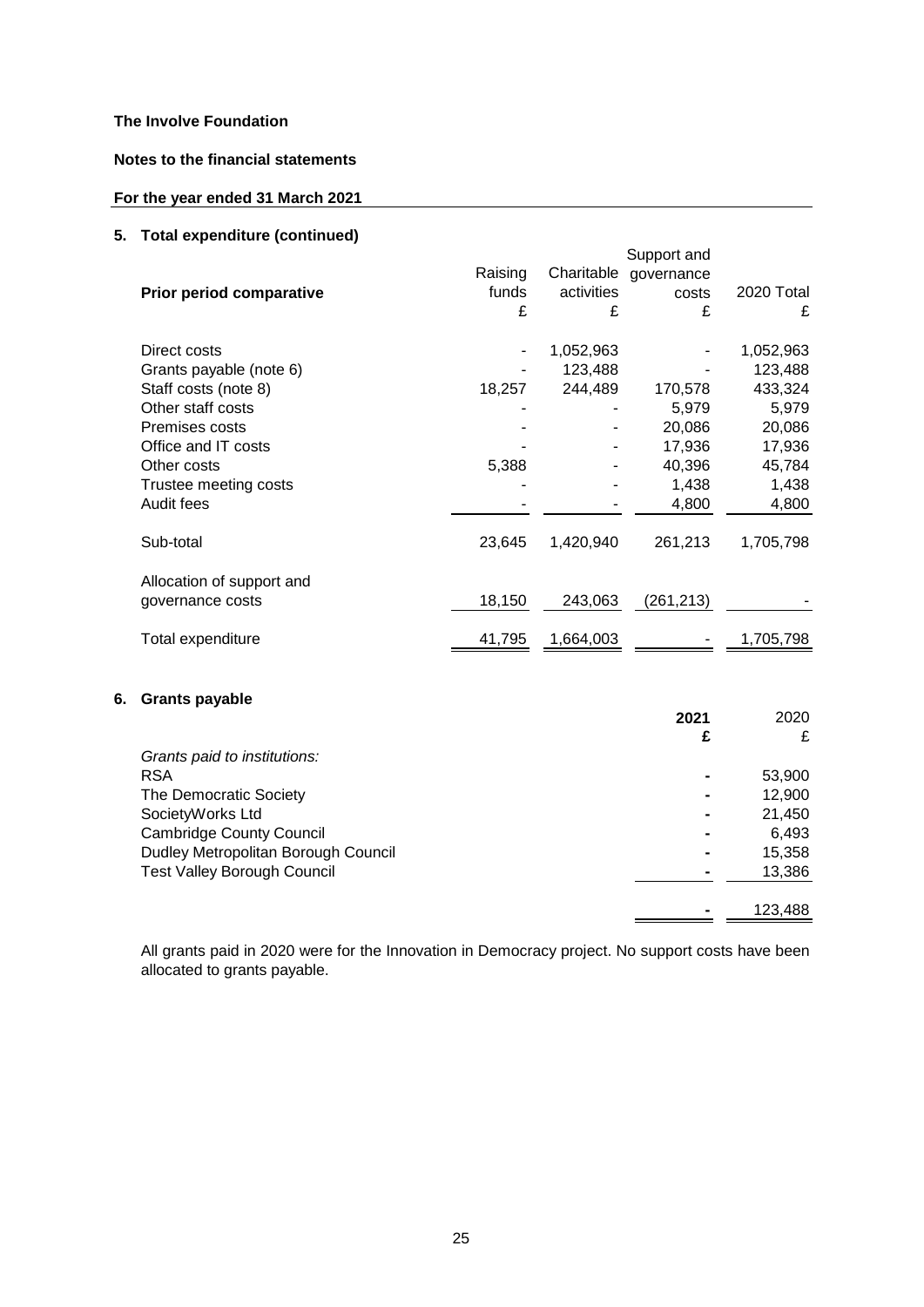## **Notes to the financial statements**

#### **For the year ended 31 March 2021**

- **7. Net movement in funds**
	- This is stated after charging:

| 2021                                       | 2020   |
|--------------------------------------------|--------|
|                                            | £<br>£ |
| Depreciation<br>5,608                      | 4,492  |
| Operating lease payments<br>16,254         | 17,807 |
| Trustees' remuneration                     | 3,000  |
| Trustees' reimbursed expenses              | 666    |
| Auditors' remuneration:                    |        |
| • Statutory audit (excluding VAT)<br>5,000 | 4,800  |
| • Other services<br>8,011                  | 6,165  |

Trustees' remuneration in the prior year relates to Julie Mellor's facilitation services at the Climate Assembly UK. No trustee was paid for their role as trustee. Trustees' reimbursed expenses in the prior year relate to payments made to 3 trustees for reimbursed meeting, accommodation and travel expenses.

## **8. Staff costs and numbers**

Staff costs were as follows:

|                       | 2021    | 2020    |
|-----------------------|---------|---------|
|                       | £       | £       |
| Salaries and wages    | 395,813 | 377,757 |
| Social security costs | 36,765  | 36,469  |
| Pension costs         | 21,966  | 19,098  |
|                       | 454,544 | 433,324 |

No employee earned more than £60,000 during the year.

The key management personnel of the charitable company comprise the Director and the Director of Operations. The total employee benefits of the key management personnel were £92,478 (2020: £91,326).

The average number of employees during the year was as follows:

|                    | 2021 | 2020 |
|--------------------|------|------|
|                    | No.  | No.  |
| Average head count | 11.3 | 11.1 |

# **9. Taxation**

The charity is exempt from corporation tax as all its income is charitable and is applied for charitable purposes.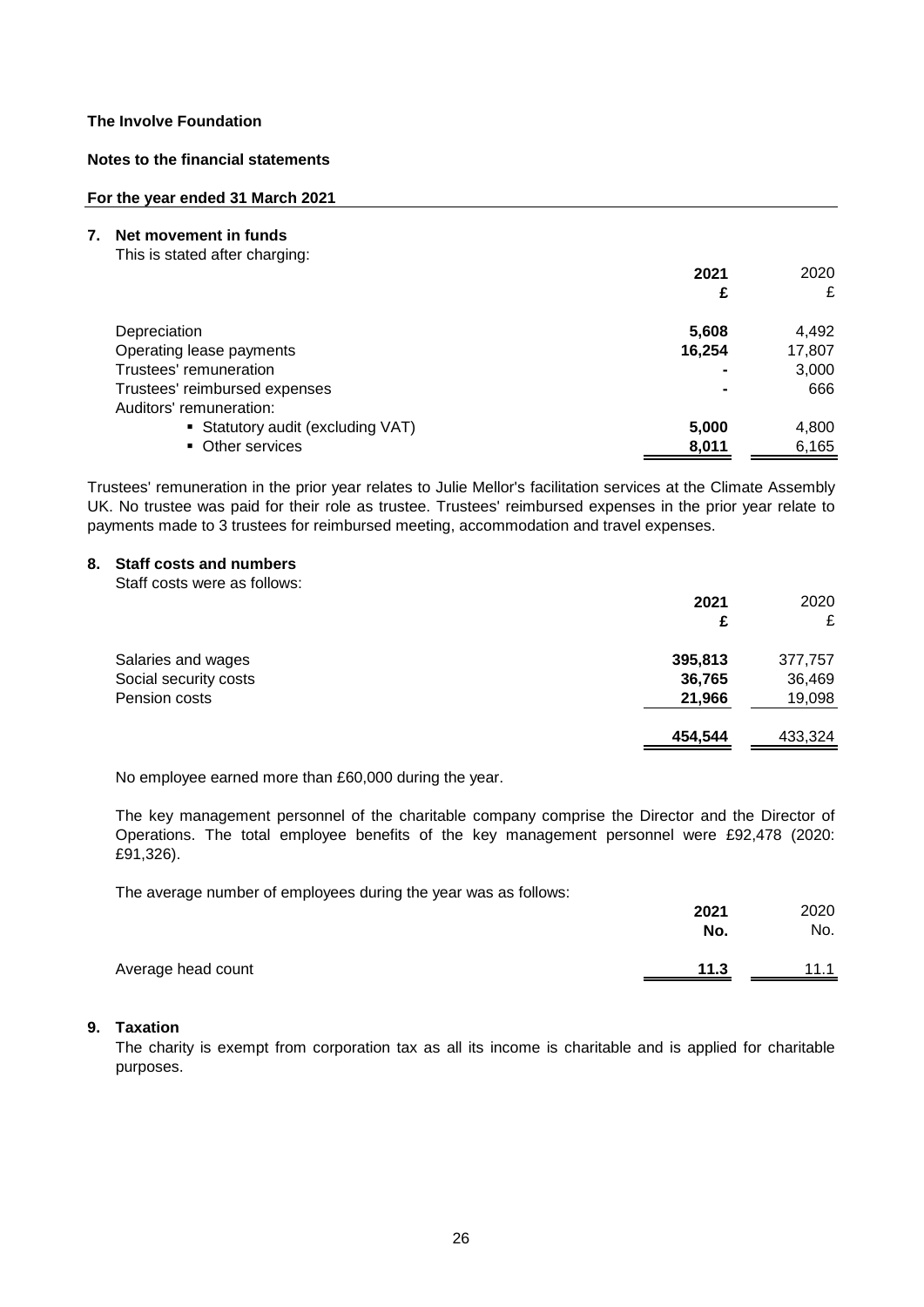**Notes to the financial statements**

# **For the year ended 31 March 2021**

# **10. Tangible fixed assets**

|                                           | Website<br>£ | <b>Computer</b><br>and office<br>equipment<br>£ | <b>Total</b><br>£ |
|-------------------------------------------|--------------|-------------------------------------------------|-------------------|
| <b>Cost</b>                               |              |                                                 |                   |
| At 1 April 2020                           | 10,471       | 6,007                                           | 16,478            |
| Additions in year                         |              | 1,390                                           | 1,390             |
| At 31 March 2021                          | 10,471       | 7,397                                           | 17,868            |
| <b>Depreciation</b>                       |              |                                                 |                   |
| At 1 April 2020                           | 4,945        | 1,001                                           | 5,946             |
| Charge for the year                       | 3,490        | 2,118                                           | 5,608             |
| At 31 March 2021                          | 8,435        | 3,119                                           | 11,554            |
| Net book value                            |              |                                                 |                   |
| At 31 March 2021                          | 2,036        | 4,278                                           | 6,314             |
| At 31 March 2020                          | 5,526        | 5,006                                           | 10,532            |
| 11. Debtors                               |              |                                                 |                   |
|                                           |              | 2021<br>£                                       | 2020<br>£         |
|                                           |              |                                                 |                   |
| Trade debtors                             |              | 290,224                                         | 176,373           |
| Prepayments<br>Accrued income             |              | 3,602                                           | 1,786             |
| Other debtors                             |              | 104,677                                         | 23,100<br>1,190   |
|                                           |              | 398,503                                         | 202,449           |
|                                           |              |                                                 |                   |
| 12. Creditors : amounts due within 1 year |              |                                                 |                   |
|                                           |              | 2021                                            | 2020              |
|                                           |              | £                                               | £                 |
| Trade creditors                           |              | 192,141                                         | 141,234           |
| Accruals                                  |              | 92,666                                          | 21,275            |
| Other taxation and social security        |              | 97,679                                          | 39,847            |
| Deferred income (see note 13)             |              | 27,500                                          | 21,667            |
| Other creditors                           |              | 6,934                                           | 5,319             |
|                                           |              | 416,920                                         | 229,342           |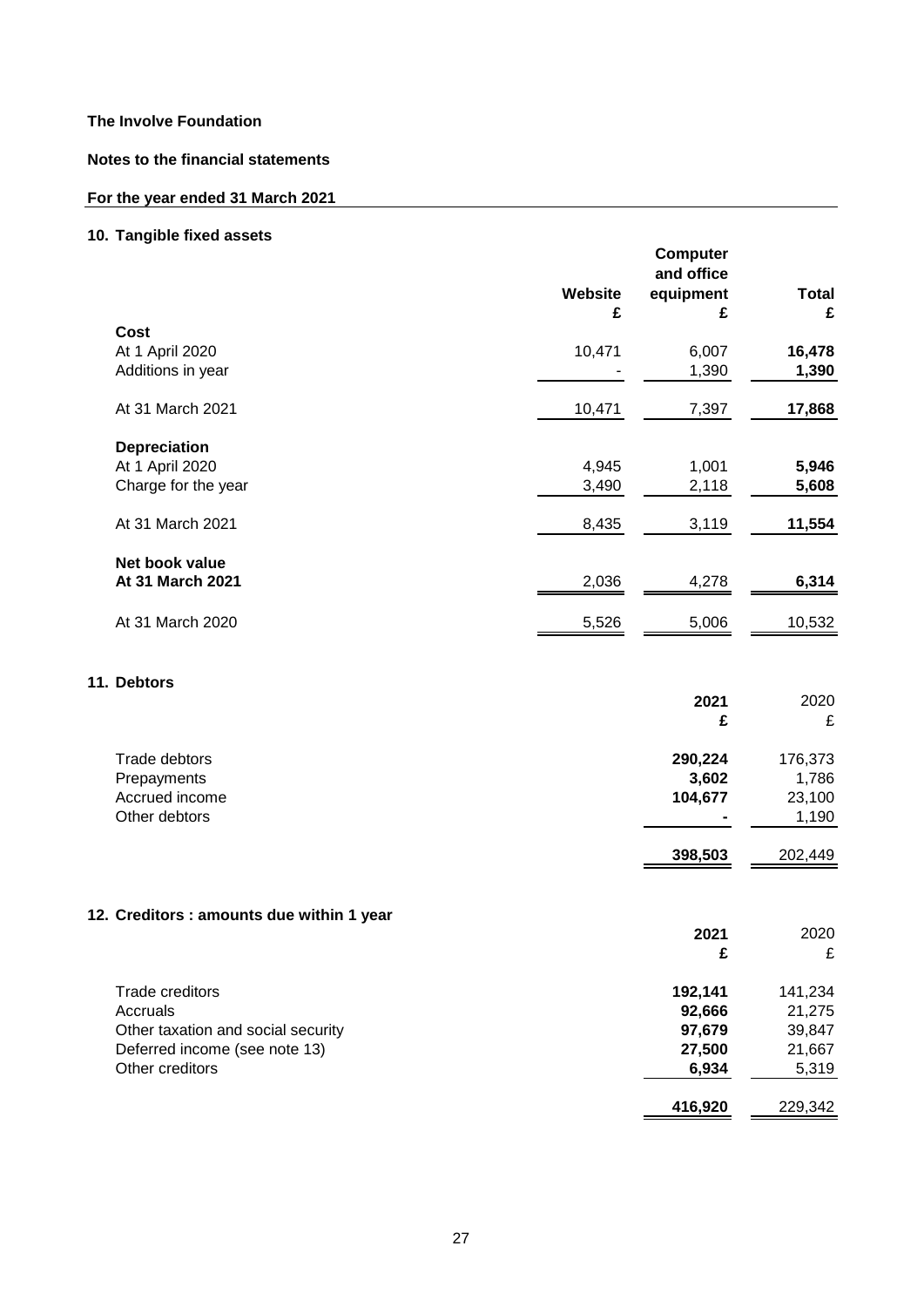## **Notes to the financial statements**

## **For the year ended 31 March 2021**

## **13. Deferred income**

|                                                                         | 2021<br>£                     | 2020<br>£                  |
|-------------------------------------------------------------------------|-------------------------------|----------------------------|
| At 1 April 2020<br>Released during the year<br>Deferred during the year | 21,667<br>(21, 667)<br>27,500 | 1,000<br>(1,000)<br>21,667 |
| At 31 March 2021                                                        | 27,500                        | 21,667                     |

Deferred income comprises consultancy income received in advance of work being delivered.

## **14. Analysis of net assets between funds**

|                                  | Restricted | Designated | General   | Total     |
|----------------------------------|------------|------------|-----------|-----------|
|                                  | funds      | funds      | funds     | funds     |
|                                  | £          | £          | £         | £         |
| Tangible fixed assets            |            |            | 6,314     | 6,314     |
| <b>Current assets</b>            | 70,763     | 125,748    | 677,272   | 873,783   |
| <b>Current liabilities</b>       |            |            | (416,920) | (416,920) |
| Net assets at 31 March 2021      | 70,763     | 125,748    | 266,666   | 463,177   |
| <b>Prior period comparatives</b> |            |            |           |           |
|                                  | Restricted | Designated | General   | Total     |
|                                  | funds      | funds      | funds     | funds     |
|                                  | £          | £          | £         | £         |
| Tangible fixed assets            |            |            | 10,532    | 10,532    |
| <b>Current assets</b>            | 86,534     | 40,748     | 489,660   | 616,942   |
| <b>Current liabilities</b>       |            |            | (229,342) | (229,342) |
| Net assets at 31 March 2020      | 86,534     | 40,748     | 270,850   | 398,132   |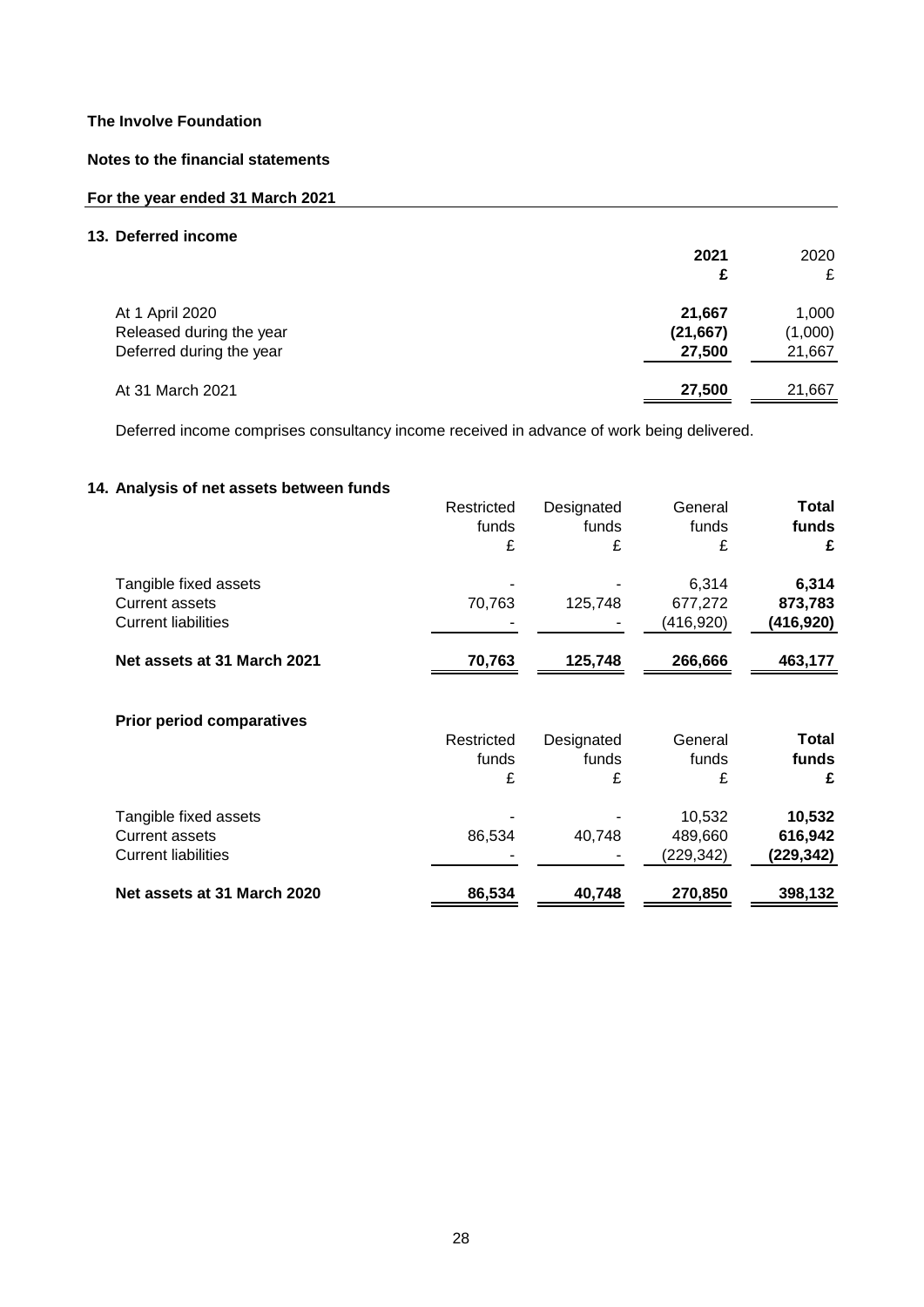## **Notes to the financial statements**

# **For the year ended 31 March 2021**

# **15. Movements in funds**

|                                                                           | At 1 April      |           |                      | <b>Transfers</b> | between At 31 March |
|---------------------------------------------------------------------------|-----------------|-----------|----------------------|------------------|---------------------|
|                                                                           | 2020            | Income    | Expenditure          | funds            | 2021                |
|                                                                           | £               | £         | £                    | £                | £                   |
|                                                                           |                 |           |                      |                  |                     |
| <b>Restricted funds</b>                                                   |                 |           |                      |                  |                     |
| MH:2K Mental Health Project                                               |                 |           |                      |                  |                     |
| - Round 2                                                                 | 5,812<br>35,177 |           | (7,200)<br>(12, 956) | 1,388            | 22,221              |
| <b>Coalition for Deliberative Democracy</b><br><b>Climate Assembly UK</b> | 6,863           | 56,000    | (117, 288)           | 50,425           | (4,000)             |
| Distributed Dialogue on data sharing                                      | 36,209          |           | (18, 419)            |                  | 17,790              |
| Practitioners' Network on Citizens'                                       |                 |           |                      |                  |                     |
| Assemblies                                                                | 2,473           |           | (6, 311)             | 3,838            |                     |
| <b>Climate Change and Deliberative</b>                                    |                 |           |                      |                  |                     |
| Democracy - Calouste Gulbenkian                                           |                 |           |                      |                  |                     |
| Foundation                                                                |                 | 20,000    | (17, 778)            |                  | 2,222               |
| University of Westminster                                                 |                 |           |                      |                  |                     |
| - Democratic response to Covid                                            |                 | 8,928     | (10, 221)            | 1,293            |                     |
| Forum for the Future Just Transitions                                     |                 | 8,123     | (6,924)              |                  | 1,199               |
| UK Citizens' Jury on Genome                                               |                 |           |                      |                  |                     |
| Editing - Wellcome Sanger Institute                                       |                 |           | (268)                |                  | (268)               |
| <b>Public Participation Capacity</b><br><b>Building (Cross-border)</b>    |                 |           |                      |                  |                     |
| Climate Assembly UK Legacy                                                |                 | 21,168    | (1,090)              |                  | 20,078              |
| - European Climate Foundation                                             |                 | 6,667     | (7, 333)             |                  | (666)               |
| <b>Climate Assembly Evaluation</b>                                        |                 |           |                      |                  |                     |
| - European Climate Foundation                                             |                 | 14,313    | (2, 126)             |                  | 12,187              |
|                                                                           |                 |           |                      |                  |                     |
| <b>Total restricted funds</b>                                             | 86,534          | 135,199   | (207, 914)           | 56.944           | 70,763              |
|                                                                           |                 |           |                      |                  |                     |
| <b>Unrestricted funds</b>                                                 |                 |           |                      |                  |                     |
| Designated funds:                                                         |                 |           |                      |                  |                     |
| Stability fund                                                            | 40,748          |           |                      | 5,000            | 45,748              |
| Advocacy and communications                                               |                 |           |                      | 80,000           | 80,000              |
| Total designated funds                                                    | 40,748          |           |                      | 85,000           | 125,748             |
|                                                                           |                 |           |                      |                  |                     |
| General funds                                                             | 270,850         | 1,527,511 | (1,389,751)          | (141, 944)       | 266,666             |
|                                                                           |                 |           |                      |                  |                     |
| <b>Total unrestricted funds</b>                                           | 311,598         | 1,527,511 | (1,389,751)          | (56, 944)        | 392,414             |
| <b>Total funds</b>                                                        | 398,132         | 1,662,710 | (1,597,665)          |                  | 463,177             |
|                                                                           |                 |           |                      |                  |                     |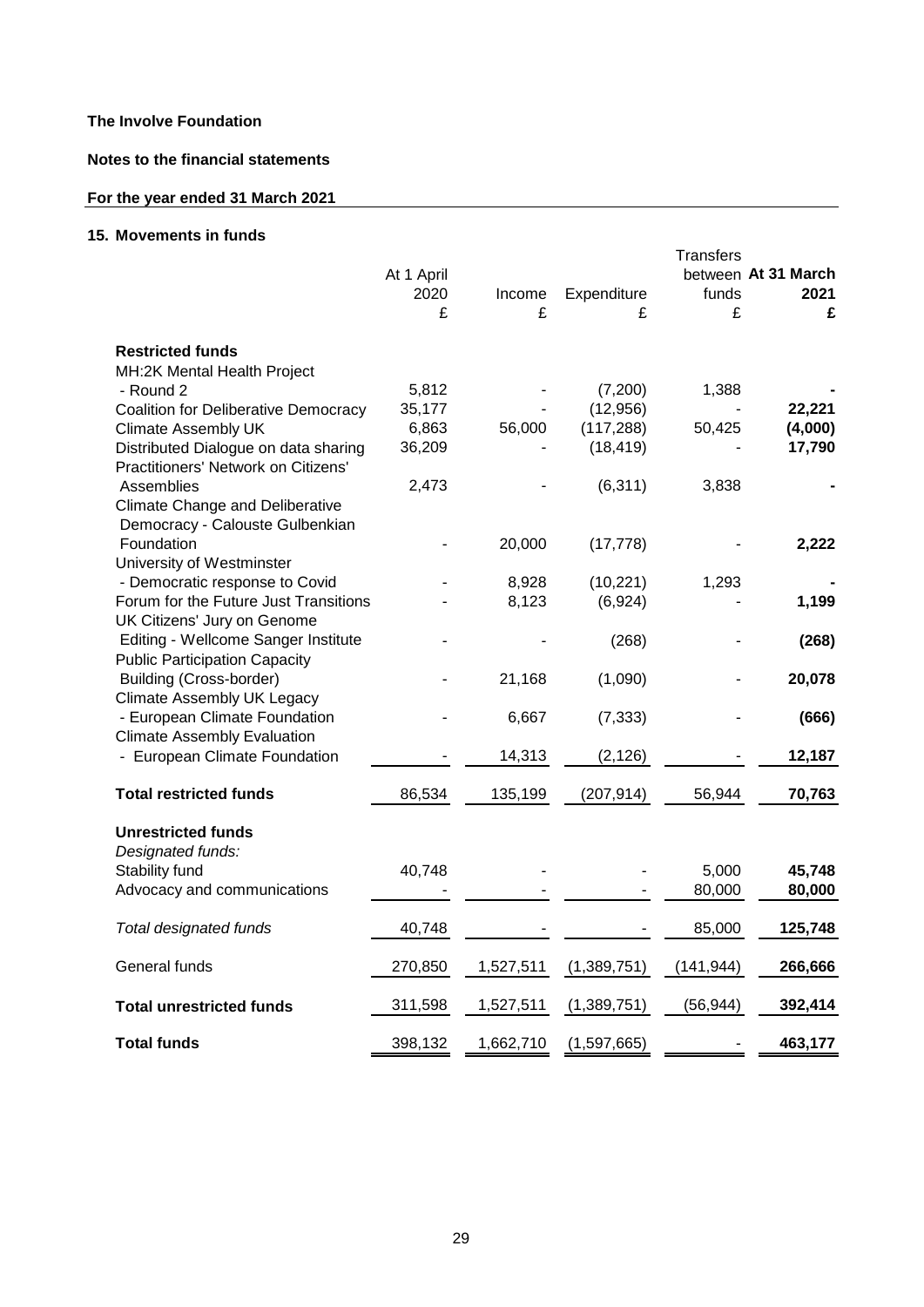## **Notes to the financial statements**

## **For the year ended 31 March 2021**

| 15. Movements in funds (continued)<br><b>Purposes of restricted funds</b>               |                                                                                                                                                                                                                                                                                                                                                                                                                                                                                                                      |
|-----------------------------------------------------------------------------------------|----------------------------------------------------------------------------------------------------------------------------------------------------------------------------------------------------------------------------------------------------------------------------------------------------------------------------------------------------------------------------------------------------------------------------------------------------------------------------------------------------------------------|
| MH:2K Mental Health Project -<br>Round 2                                                | An innovative, youth-led approach to influencing decision-making<br>around youth mental health prevention, support and services, in<br>four areas in England. The project was funded by Wellcome and<br>the four local authority areas.                                                                                                                                                                                                                                                                              |
|                                                                                         | Coalition for Deliberative Democracy Building a coalition of supporters of participatory and deliberative<br>democracy to advocate for its adoption. Funded by the Esmee<br>Fairbairn Foundation.                                                                                                                                                                                                                                                                                                                    |
| <b>Climate Assembly UK</b>                                                              | The first UK-wide citizens' assembly on climate change took place<br>in early 2020, bringing together 110 citizens from across the UK,<br>randomly selected to be representative of the national population.<br>The Assembly was commissioned by six select committees of the<br>House of Commons, and looked at how the UK can meet its target<br>of net zero greenhouse gas emissions by 2050. The work was<br>funded by the UK parliament, the Esmee Fairbairn Foundation and<br>the European Climate Foundation. |
|                                                                                         | Distributed Dialogue on data sharing Funded by Wellcome and the London Borough of Camden (and<br>initially by the Scottish Government), this project will pilot models of<br>distributed, community-based dialogue, which will explore how the<br>data sharing debate can be widened and sustained.                                                                                                                                                                                                                  |
| Practitioners' Network on Citizens'<br>Assemblies                                       | This grant from the Network for Social Change helped to establish<br>a growing network of engagement practitioners to share learning<br>and build capacity for deliberative democracy, including learning<br>from recent citizens' assemblies.                                                                                                                                                                                                                                                                       |
| <b>Climate Change and Deliberative</b><br>Democracy - Calouste Gulbenkian<br>Foundation | This grant from the Calouste Gulbenkian Foundation has enabled<br>Involve to maximise the impact of Climate Assembly UK, including<br>retaining external advocacy and media expertise and capacity.                                                                                                                                                                                                                                                                                                                  |
| University of Westminster<br>Democratic response to Covid                               | This grant from the University of Westminster enabled Involve to<br>develop a 'Build Back With' guide for local government, in<br>collaboration with our wider practitioners' network, and also to<br>curate a blog series on our website on participation, democracy<br>and Covid-19.                                                                                                                                                                                                                               |
| Forum for the Future Just<br><b>Transitions</b>                                         | This grant from Friends Provident Charitable Foundation, sub-<br>granted to Involve from Forum for the Future, will enable us to work<br>with Forum for the Future to support local economies by<br>demonstrating community-led fair transitions to net zero in two pilot<br>locations                                                                                                                                                                                                                               |
| UK Citizens' Jury on Genome<br>Editing - Wellcome Sanger Institute                      | This grant from the Wellcome Sanger Institute will enable Involve to<br>run a citizens' jury in the UK, as part of a global series of<br>deliberations on genome editing.                                                                                                                                                                                                                                                                                                                                            |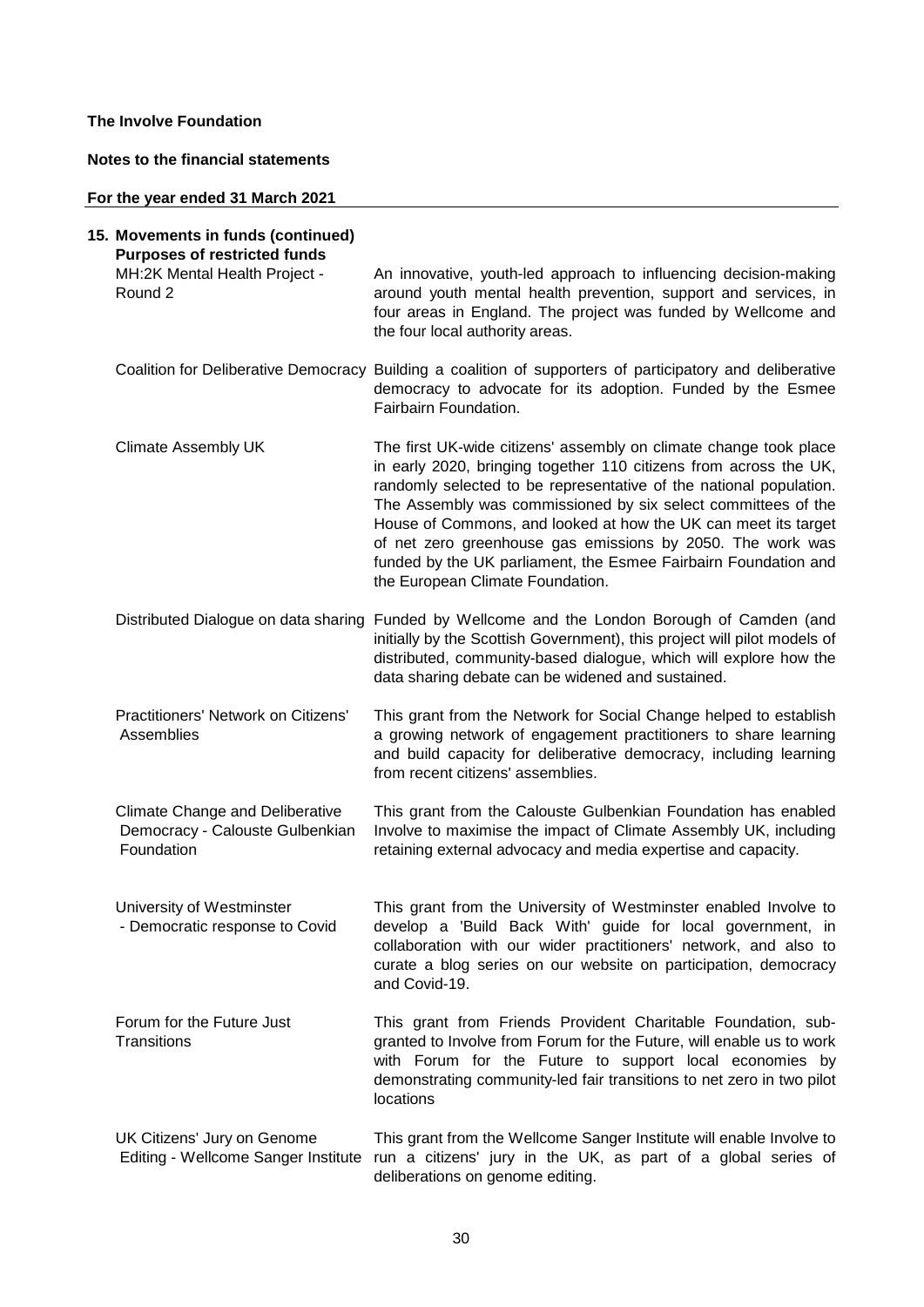## **Notes to the financial statements**

## **For the year ended 31 March 2021**

| 15. Movements in funds (continued)                                  |                                                                                                                                                                                                                                       |
|---------------------------------------------------------------------|---------------------------------------------------------------------------------------------------------------------------------------------------------------------------------------------------------------------------------------|
| <b>Public Participation Capacity</b><br>Building (Cross-border)     | This grant from the Republic of Ireland's Department of Foreign<br>Affairs will enable Involve to help build capacity in public<br>participation amongst local authorities on both sides of the Ireland /<br>Northern Ireland border. |
| Climate Assembly UK Legacy<br>- European Climate Foundation         | This grant from the European Climate Foundation has enabled<br>Involve to maximise the impact of Climate Assembly UK, including<br>retaining external advocacy and media expertise and capacity.                                      |
| <b>Climate Assembly Evaluation</b><br>- European Climate Foundation | This grant from the European Climate Foundation will enable<br>Involve to commission some additional evaluation of Climate<br>Assembly UK, to complement the evaluation commissioned<br>separately by the UK Parliament.              |
| <b>Purposes of designated funds</b><br>Stability fund               | This fund enables Involve, if necessary, to close down the<br>organisation in an orderly and honourable manner.                                                                                                                       |
| Advocacy and communications                                         | This fund will be used to invest in Involve's Advocacy &<br>Communications work, as part of Involve's new strategic focus.                                                                                                            |

## **Transfers between funds**

Transfers made from general funds serve the purpose of covering overspend from restricted funds.

#### **Funds in deficit**

All funds in deficit comprise restricted funds which have been spent in advance of the receipt of further income. All deficits are expected to be recovered in 2021-22.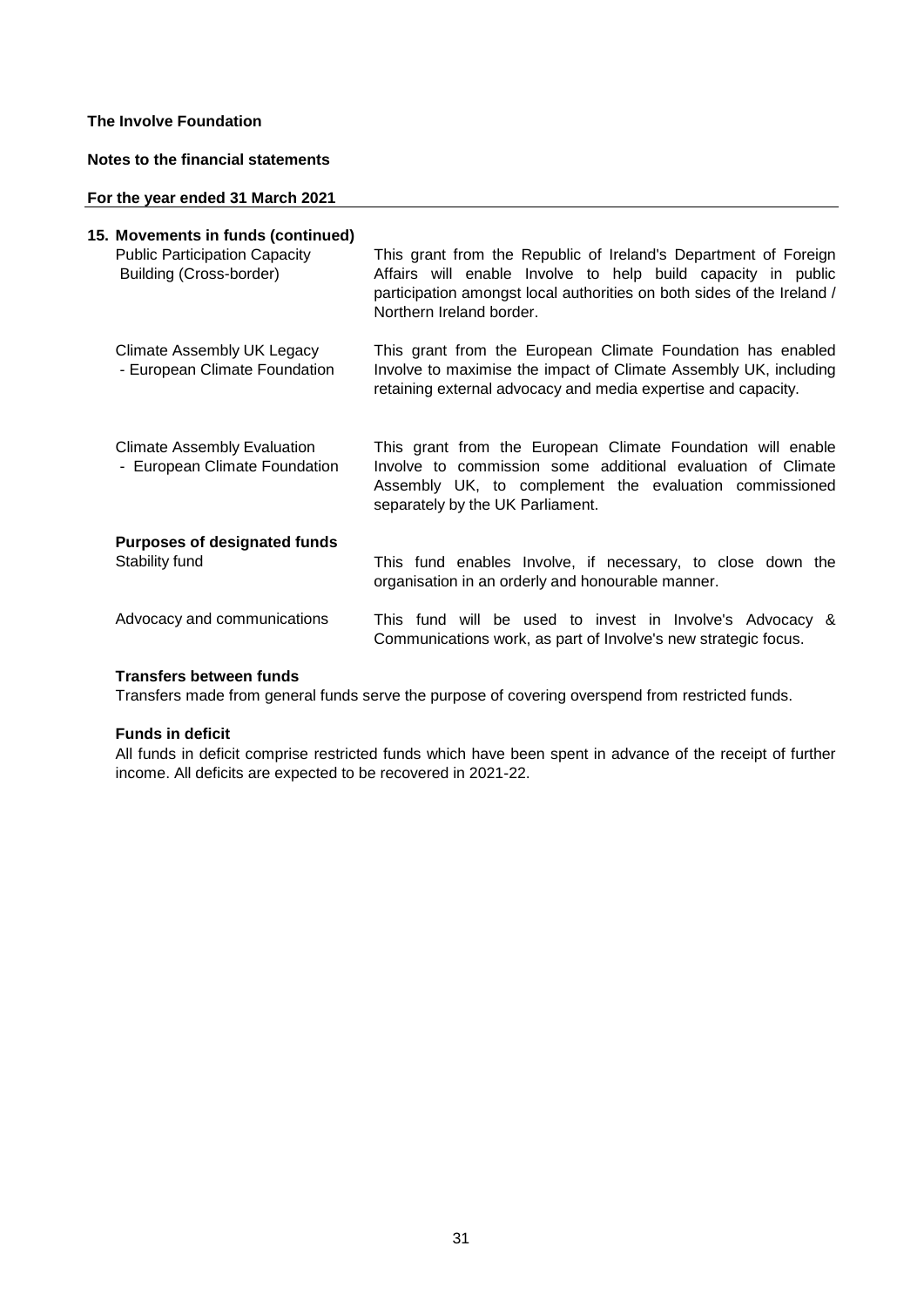**Notes to the financial statements**

## **For the year ended 31 March 2021**

## **15. Movements in funds (continued) Prior period comparatives**

|                                             |            |           |             | <b>Transfers</b> |             |
|---------------------------------------------|------------|-----------|-------------|------------------|-------------|
|                                             | At 1 April |           |             | between          | At 31 March |
|                                             | 2019       | Income    | Expenditure | funds            | 2020        |
|                                             | £          | £         | £           | £                | £           |
| <b>Restricted funds</b>                     |            |           |             |                  |             |
| Ministry of Justice                         |            |           |             |                  |             |
| - Teeside Reform Prisons                    | 1,523      |           | (2, 343)    | 820              |             |
| MH:2K Mental Health Project                 |            |           |             |                  |             |
| - Round 2                                   | 6,555      |           | (743)       |                  | 5,812       |
| <b>Coalition for Deliberative Democracy</b> | 35,683     |           | (506)       |                  | 35,177      |
| Citizens Convention on UK                   |            |           |             |                  |             |
| Democracy                                   | 2,254      |           | (5,380)     | 3,126            |             |
| Innovation in Democracy                     | 50,000     | 230,000   | (280, 979)  | 979              |             |
| <b>Climate Assembly UK</b>                  |            | 360,000   | (353, 137)  |                  | 6,863       |
| Distributed Dialogue on data sharing        |            | 45,270    | (9,061)     |                  | 36,209      |
| Practitioners' Network on Citizens'         |            |           |             |                  |             |
| Assemblies                                  |            | 7,724     | (5,251)     |                  | 2,473       |
|                                             |            |           |             |                  |             |
| <b>Total restricted funds</b>               | 96,015     | 642,994   | (657, 400)  | 4,925            | 86,534      |
|                                             |            |           |             |                  |             |
| <b>Unrestricted funds</b>                   |            |           |             |                  |             |
| Designated funds:                           |            |           |             |                  |             |
| Stability fund                              | 40,500     | 248       |             |                  | 40,748      |
|                                             |            |           |             |                  |             |
| Total designated funds                      | 40,500     | 248       |             |                  | 40,748      |
| General funds                               | 104,501    | 1,219,672 | (1,048,398) | (4, 925)         | 270,850     |
|                                             |            |           |             |                  |             |
| <b>Total unrestricted funds</b>             | 145,001    | 1,219,920 | (1,048,398) | (4,925)          | 311,598     |
|                                             |            |           |             |                  |             |
| <b>Total funds</b>                          | 241,016    | 1,862,914 | (1,705,798) |                  | 398,132     |

## **16. Operating lease commitments**

The charity had operating leases at the year end with total future minimum lease payments as follows:

|                     | 2021   | 2020  |
|---------------------|--------|-------|
|                     | £      | £     |
| Amount falling due: |        |       |
| Within 1 year       | 14,176 | 4,548 |
| Within 1 - 5 years  | 5,907  |       |
|                     |        |       |
|                     | 20,083 | 4,548 |